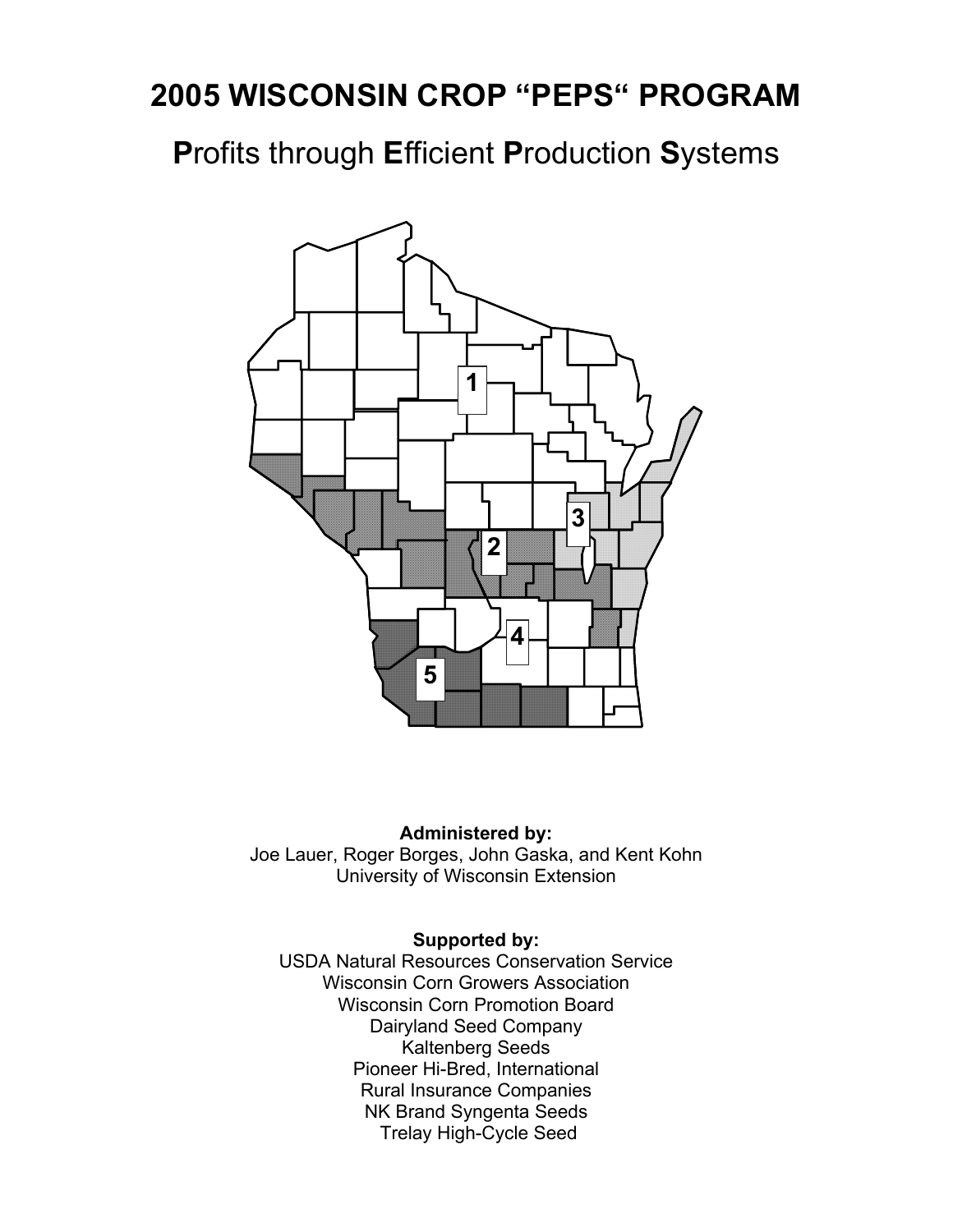**PEPS Program** 



**P**rofits through **E**fficient **P**roduction **S**ystems





#### **2005 PEPS Summary**

This year marks the  $19<sup>th</sup>$  year of the Wisconsin PEPS program. The PEPS program goes beyond typical yield contests by encouraging efficiency and profitability rather than productivity alone.

The objectives of the program are:

- 1. To recognize the practices utilized by the *most profitable* growers and to provide other growers, educators, and researchers insight into ways these producers integrate practices into a system, and
- 2. To emphasize soil and water conservation, efficiency, profitability and competitiveness vs. productivity alone.

During the first 10 years of the program (1987 to 1996), contestants were ranked on *lowest cost per bushel.* Beginning in 1997, contestants were ranked on the *greatest return to management* to better account for trade-offs between yield and production costs. Beginning in 2000, participants received both a summary of their management costs and a history report detailing costs in various categories over time to assist in "fine-tuning" their management.

During 2005, 31 contestants entered 58 fields. The average yield in the cash corn, dairy/ livestock corn and soybean divisions was 206, 216 and 65 bushels per acre with production costs of \$323, \$289 and \$209 per acre. These costs include actual figures provided by contestants. *These costs do not include all costs of production.* For example, overhead or miscellaneous costs associated with operating a farm (i.e. field tiling, outfitting a shop, plowing snow, maintaining fences, taxes, desktop work related to management, etc.), are difficult to determine among farms, and is not accounted for in the PEPS program. Typical overhead rates range from 18-46% of production costs.

"Best of the Best" aptly describes the farmers participating in PEPS. Results reflect the efforts and costs of some of the best farmers growing corn and soybeans on the best land available using their best management practices. Lower yielding fields are often not entered into the contest. Thus, costs are probably higher for most farmers.

We hope these results provide some ideas to improve corn and soybean production efficiency and profitability. More importantly this report may provide some good points for discussion.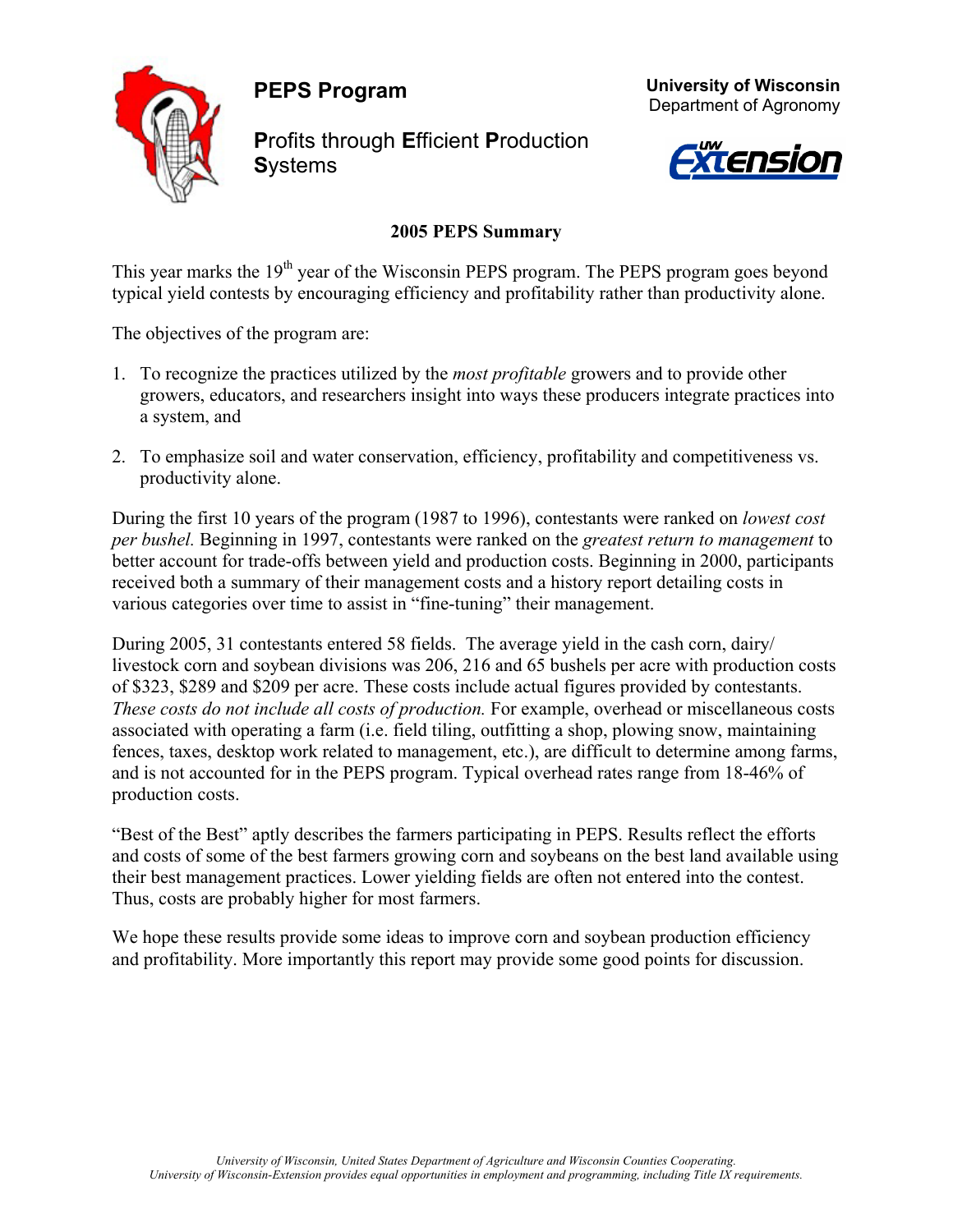**PEPS Program** 



**P**rofits through **E**fficient **P**roduction **S**ystems





#### **2005 PEPS Procedures**

The procedures used to calculate production costs and cost per bushel are hopefully self-explanatory from the enclosed PEPS budget summary sheet. The actual budget summary and history report is provided to participants only. You should notice the following in particular:

- 1. Grower return was calculated by multiplying commodity price with yield and subtracting production costs. Corn price was determined using a marketing strategy when 50% of the crop was sold in November and 25% forward contracted (less basis) to March and July respectively. The November average cash price was derived from Wisconsin Ag Statistics, and the March and July future prices were derived from the Chicago Board of Trade closing price on December 1.
- 2. Many costs (seed, herbicides, insecticides, insurance, scouting, etc.) were charged based on the figures provided to us by participants.
- 3. Nitrogen and micronutrient fertilizer costs were those provided, unless N analysis was unknown. If fertilizer was applied, and N analysis was unknown, N costs were based on removal at the grain yield obtained. All P and K costs were based on removal at the grain yield obtained. Starter and other mixed nutrient fertilizer costs were based on N and/or micronutrients only; P and K costs per unit, as a percentage of total applied fertilizer, were subtracted.
- 4. Equipment costs were based either on actual custom machinery hire, or on figures in the publication, "Minnesota Farm Machinery Economic Cost Estimates for 2005", for individual operations. (Please let us know if you would like a copy of this publication). We matched listed machinery size and type with the most appropriate categories in the publication.
- 5. Harvesting costs were estimated for handling (\$0.02 per bushel), hauling (\$0.04 per bushel), trucking (\$0.11 per bushel) and storage (\$0.02 per bushel month with 25% of grain shipped in March after 4 months storage and 25% of grain shipped in July after 8 months storage). Drying costs in the cash-crop corn division were estimated at \$.02 per point above 15.5% per dry bushel.
- 6. Land costs were based on the average of: a) 50% of the NRCS-rated corn yield potential for the soil type involved, and b) estimated cash rent. The 50% figure was derived from participant's estimates of average cash rents for land similar to the contest plot.
- 7. No one was disqualified for soil loss greater than "T", however soil loss in tons/acre is reported on the overall summary sheet.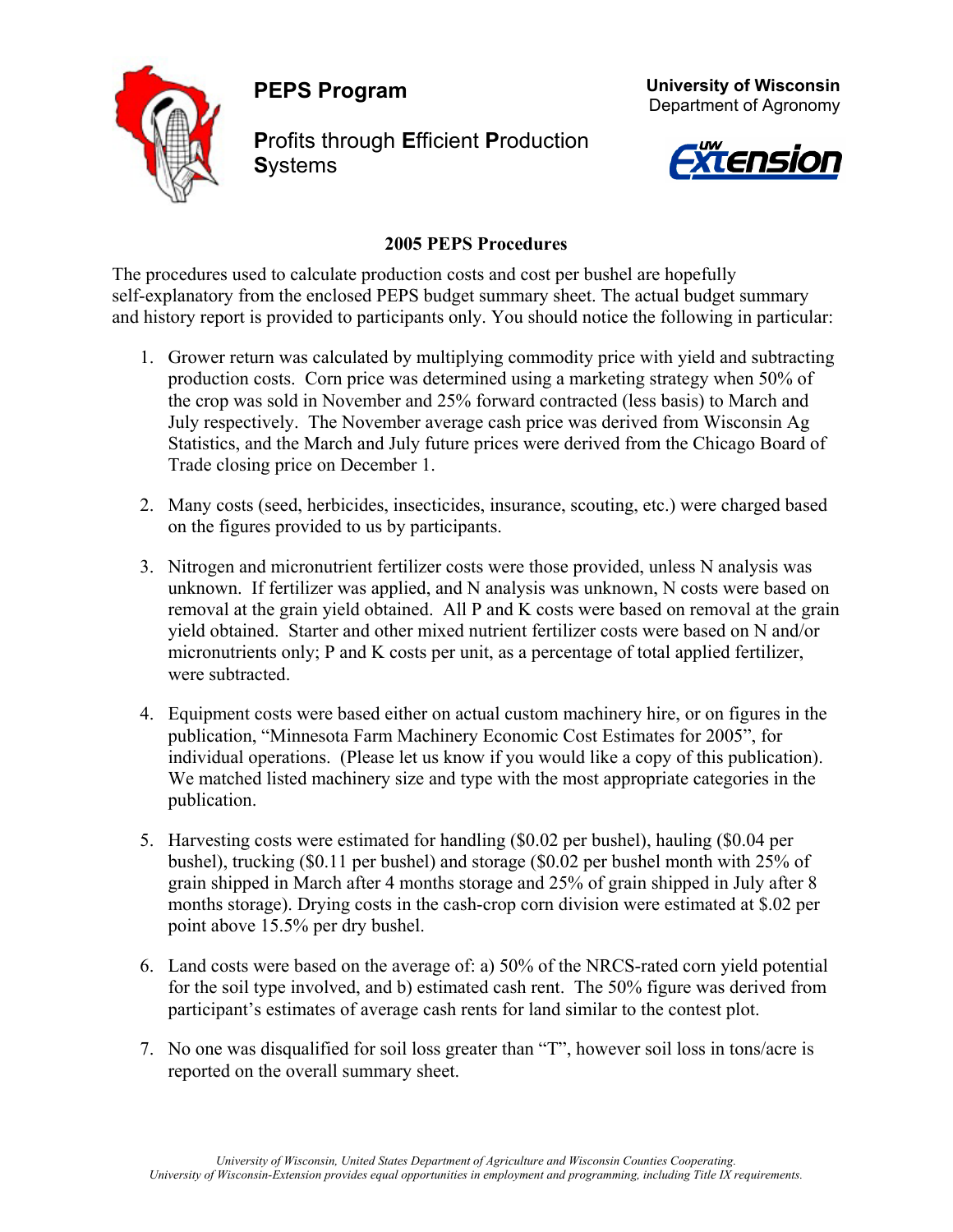## **2005 WISCONSIN "PEPS" PROGRAM CASH CORN DIVISION - Top Three District Contestants**

| District ID                                                   |                                   |       |       |                         |                      |      | <b>NRCS</b>                      |                                            |              | Planting     |              |                  |                               |             |                                                        | Insecticides,                            |               |              |
|---------------------------------------------------------------|-----------------------------------|-------|-------|-------------------------|----------------------|------|----------------------------------|--------------------------------------------|--------------|--------------|--------------|------------------|-------------------------------|-------------|--------------------------------------------------------|------------------------------------------|---------------|--------------|
| County<br>Yield verifie Nam                                   |                                   |       |       | Return/A Cost/A Cost/Bu | Yield<br>@15.5 Moist |      | Corn<br>Yield<br>$h_{11}/\Delta$ | Hybrid                                     | Date         | Rate<br>x100 | Row<br>Width | Previous<br>Crop | <b>Trips</b><br>Over<br>Field | Till<br>/1/ | <b>Herbicides</b>                                      | Fungicides<br>and/or<br>DCD <sub>c</sub> | Nitrogen Soil | lbs/a Loss/2 |
| 1910<br>$\mathbf{1}$<br>Shawano<br>Tom Anderson               | <b>Mike Bodart</b>                | \$73  | \$353 | \$1.54                  | 229                  | 17.3 |                                  | 100 Pioneer 38B85                          | 5/1/2005     | 35           | 30           | Soybean          | $\overline{7}$                |             | SS Lumax                                               |                                          | 186           | 0 Y          |
| $\mathbf{1}$<br>1915<br>Waupaca<br>Lisa Busse                 | <b>Daniel</b><br>Gruetzmacher     | \$69  | \$297 | \$1.51                  | 197                  | 18.0 | 60                               | Dekalb DKC44-42                            | 4/25/2005 32 |              |              | 30 Soybean       | 7                             | CP          | Lumax                                                  | Agrox<br>Premier                         | 138           | 1 Y          |
| 1924<br>$\mathbf{1}$<br>St. Croix<br>Lee Milligan             | <b>Ken-Rich Farms</b>             | \$55  | \$329 | \$1.59                  | 206                  |      |                                  | 20.4 115 Mycogen 2R416                     | 4/30/2005 32 |              |              | 30 Soybean       | 6                             |             | CP Keystone LA Hornet                                  |                                          | 136           | 2 Y          |
| 1926<br>$\overline{2}$<br>Jackson<br><b>Tim Sawyer</b>        | <b>Stetzer Farms</b>              | \$145 | \$302 | \$1.26                  | 240                  |      |                                  | 16.9 130 Croplan 412Hx/LL                  | 5/1/2005 32  |              |              | 30 Soybean       |                               |             | 5 MT/NT Lumax Cornerstone                              | Cruiser<br>Extreme                       | 158           | 1 Y          |
| $\overline{2}$<br>1927<br><b>Buffalo</b><br><b>Carl Duley</b> | <b>Merlin D. Sutter</b>           | \$126 | \$306 | \$1.32                  | 232                  | 16.0 | 150                              | NK Brand N45-A6                            | 5/3/2005     | -32          |              | 30 Soybean       |                               |             | 3 MT/NT Lumax                                          |                                          | 129           | 2 Y          |
| $\overline{2}$<br>1920<br><b>Buffalo</b><br><b>Carl Duley</b> | <b>Robert Lambert</b>             | \$109 | \$317 | \$1.38                  | 229                  | 16.1 |                                  | 140 NK Brand N45-A6                        | 5/3/2005     | 32           |              | 30 Soybean       |                               |             | 4 MT/NT Lumax                                          |                                          | 129           | 4 Y          |
| 3<br>1921<br>Calumet<br><b>Tim Boemer</b>                     | <b>Meyer Dairy &amp;</b><br>Grain | \$42  | \$324 | \$1.65                  |                      |      |                                  | 197 17.2 125 NK Brand N3030Bt 4/23/2005 36 |              |              |              | 30 Soybean       | 5                             | <b>CP</b>   | <b>Cinch Accent Gold</b><br>Atrazine 9.0               |                                          | 136           | 1 Y          |
| 3 1918<br>Outagamie<br>Kevin Jarek                            | <b>Gary Kropp</b>                 | \$27  | \$319 | \$1.71                  | 186                  | 20.9 | 100                              | NK Brand N3030Bt 5/3/2005                  |              | 32           | 30           | Soybean          | 5                             | CP.         | Lumax                                                  | Cruiser<br>Extreme                       | 170           | 2 Y          |
| $3^{\circ}$<br>1917<br>Outagamie<br>Kevin Jarek               | <b>Gary Kropp</b>                 | \$9   | \$317 | \$1.81                  | 175                  | 19.9 |                                  | 100 NK Brand N3030Bt 5/6/2005              |              | 32           |              | 30 Soybean       | 5                             |             | CP Lumax                                               | Cruiser<br>Extreme                       | 170           | 2 Y          |
| 1923<br>4<br>Columbia<br>Dan Sandrick                         | <b>David Padley</b>               | \$125 | \$321 | \$1.34                  | 240                  |      |                                  | 19.0 160 High Cycle 5B353                  | 4/25/2005 33 |              |              | 20 Soybean       |                               |             | 5 MT/NT Basis Banvel Atrazine<br><b>AMS Surfactant</b> |                                          | 120           | 1 Y          |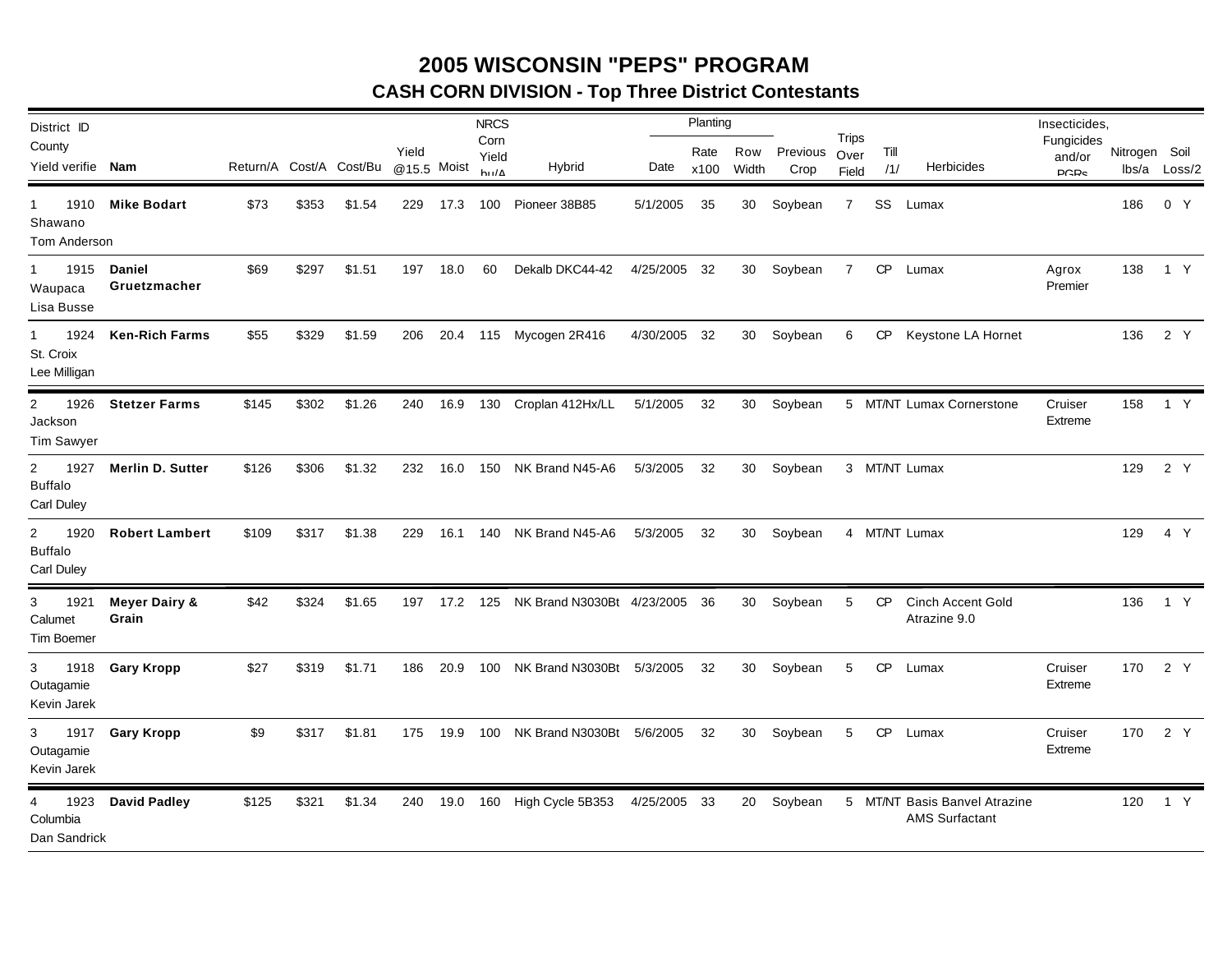### **2005 WISCONSIN "PEPS" PROGRAM CASH CORN DIVISION - Top Three District Contestants**

| District ID                                       |                       |                         |       |            |                      |      | <b>NRCS</b><br>Corn      |                 |           | Planting     |              |                  | <b>Trips</b>  |             |                                | Insecticides,<br>Fungicides |                        |                |
|---------------------------------------------------|-----------------------|-------------------------|-------|------------|----------------------|------|--------------------------|-----------------|-----------|--------------|--------------|------------------|---------------|-------------|--------------------------------|-----------------------------|------------------------|----------------|
| County<br>Yield verifie                           | Nam                   | Return/A Cost/A Cost/Bu |       |            | Yield<br>@15.5 Moist |      | Yield<br>$h_{11}/\Delta$ | Hybrid          | Date      | Rate<br>x100 | Row<br>Width | Previous<br>Crop | Over<br>Field | Till<br>/1/ | <b>Herbicides</b>              | and/or<br>DCD <sub>c</sub>  | Nitrogen Soil<br>lbs/a | Loss/2         |
| 1928<br>4<br>La Crosse<br><b>Steve Huntzicker</b> | <b>Golden Acres</b>   | \$95                    | \$337 | \$1<br>.45 | 232                  | 18.7 | 150                      | NK Brand N60-B6 | 4/29/2005 | 32           | 30           | Soybean          | 5             |             | <b>MT/NT Lumax Cornerstone</b> | Cruiser<br>Extreme          | 158                    | 3 <sup>7</sup> |
| 1912<br>4<br>Dane<br>Vernon Meinholz              | <b>Ron Dresen</b>     | \$46                    | \$342 | \$1.64     | 209                  | 19.8 | 145                      | NK Brand N48-L4 | 4/30/2005 | 30           | 38           | Soybean          | 6             | <b>CP</b>   | Surpass Hornet                 | Kernal<br>Guard             | 99                     | 4 Y            |
| 1925<br>5 <sub>5</sub><br>Grant<br>Kevin Raisbeck | <b>Eugene Steiger</b> | \$117                   | \$399 | \$1.44     | 277                  | 16.2 | 155                      | Dekalb DKC61-43 | 4/21/2005 | 38           | 30           | Soybean          | 6             | <b>CP</b>   | <b>Prowl Hornet</b>            |                             | 134                    | 2 Y            |
| 1932<br>5<br>Lafayette<br>Dean Booth              | <b>Bahr Farms</b>     | \$40                    | \$407 | \$1.69     | 240                  | 20.3 | 160                      | Dekalb DKC52-45 | 4/18/2005 | 34           | 30           | Soybean          |               |             | 3 MT/NT Lumax                  |                             | 115                    | 2 Y            |

/1/ Tillage: NT/MT=No Till/Minimum Till, CP=Chisel Plow, MP= Moldboard Plow

/2/ Soil Loss (Tons/A) based on Universal Soil Loss Equation and Wind Erosion Equation Y=Soil loss is within "tolerable" level for the soil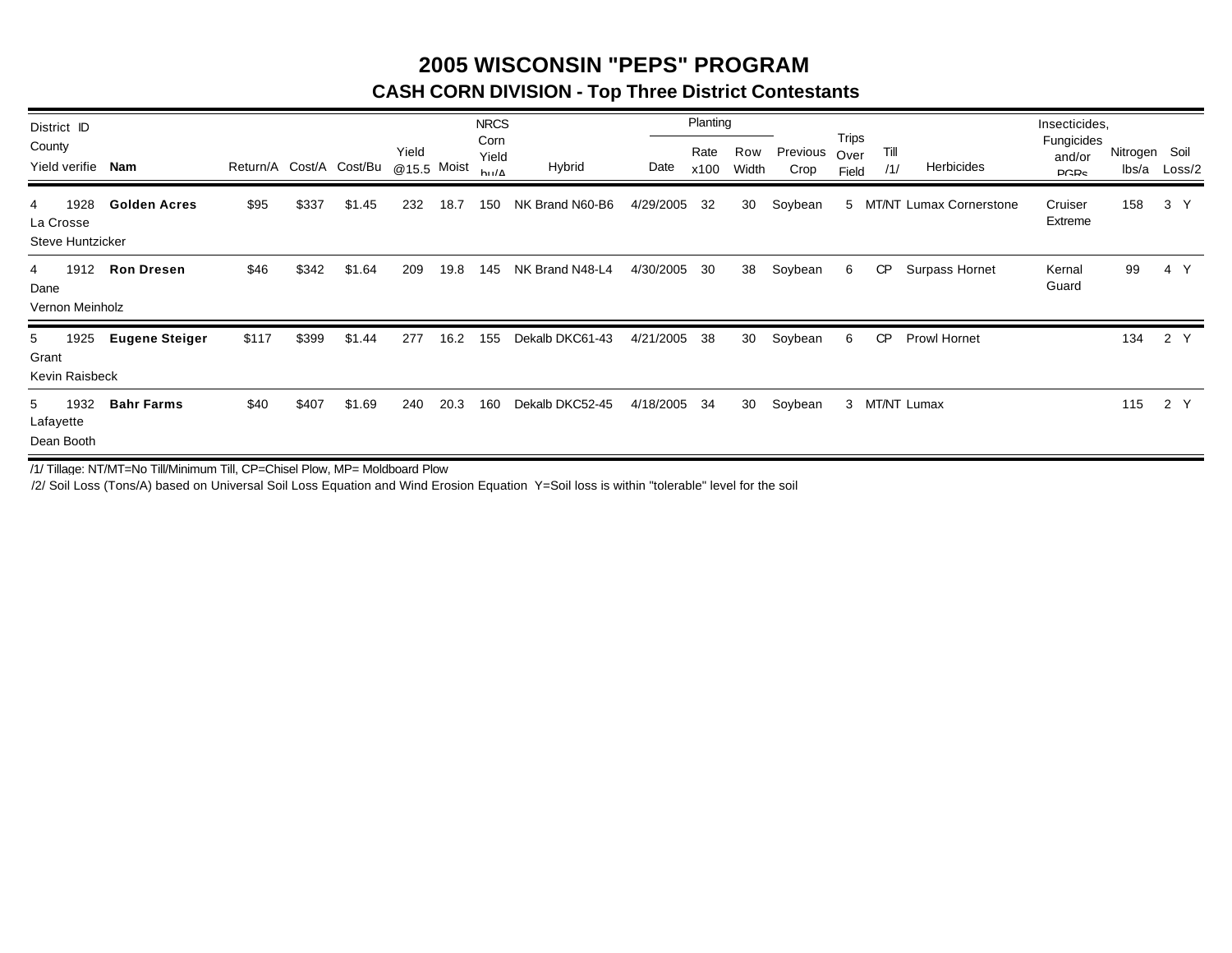### **2005 WISCONSIN "PEPS" PROGRAM DAIRY/LIVESTOCK CORN DIVISION - Top Three District Contestants**

| District ID<br>County                           |                               |                         |       |        | Yield       |          | <b>NRCS</b><br>Corn<br>Yield |                                     |              | Planting<br>Rate | Row   | Previous     | Trips<br>Over | Till      |                                                                 | Insecticides,<br>Fungicides<br>and/or | Nitrogen Soil |                |
|-------------------------------------------------|-------------------------------|-------------------------|-------|--------|-------------|----------|------------------------------|-------------------------------------|--------------|------------------|-------|--------------|---------------|-----------|-----------------------------------------------------------------|---------------------------------------|---------------|----------------|
| Yield verifier <b>Name</b>                      |                               | Return/A Cost/A Cost/Bu |       |        | @15.5 Moist |          | bu/A                         | Hybrid                              |              | Date x1000       | Width | Crop         | Field         | /1/       | <b>Herbicides</b>                                               | <b>PGRs</b>                           |               | lbs/a Loss/2/  |
| 1900<br>1                                       | <b>Robert Ickler</b>          | \$195                   | \$256 | \$1.06 | 242         | 19.0     | 90                           | <b>Croplan Genetics</b><br>355 RRBt | 4/28/2005 32 |                  | 30    | Alfalfa      | 6             | MP        | Glyphomax XRT AMS                                               |                                       | 11<br>Manure  | 3 <sup>Y</sup> |
| St. Croix<br><b>Brent Wink</b>                  |                               |                         |       |        |             |          |                              |                                     |              |                  |       |              |               |           |                                                                 |                                       |               |                |
| 1<br>1908<br>Polk<br>Ryan Tichich               | Dale E Wester                 | \$92                    | \$312 | \$1.43 |             | 217 21.8 | 95                           | Dekalb DKC440                       | 5/10/2005 30 |                  |       | 30 Snapbeans | 6             | CP        | Degree Extra Hornet                                             |                                       | 36<br>Manure  | 3 Y            |
| 1<br>1902<br>St. Croix<br>Lee Milligan          | <b>Ken-Rich Farms</b>         | \$83                    | \$304 | \$1.46 |             |          |                              | 208 21.2 115 Mycogen 2R416          | 4/30/2005 32 |                  |       | 30 Soybean   | 7             |           | CP Keystone LA Hornet                                           |                                       | 113<br>Manure | 2 Y            |
| $\overline{2}$<br>1905<br>Jackson<br>Tim Sawyer | <b>Stetzer Farms</b>          | \$152                   | \$269 | \$1.19 | 226         | 15.3     |                              | 145 NK Brand NK45A6                 | 5/1/2005 32  |                  | 30    | Soybean      |               |           | 7 MT/NT Lumax                                                   | Cruiser<br><b>Extreme SP</b>          | 111<br>Manure | 2 Y            |
| 2<br>1901<br>Pepin<br>Patty George              | <b>Spring Meadow</b><br>Farm  | \$118                   | \$283 | \$1.31 | 216         | 18.7     | 125                          | Dekalb DKC40-05                     | 5/21/2005 30 |                  | 30    | Alfalfa      |               |           | 4 MT/NT Lumax Alliance 90<br>Roundup Weather Max<br>2,4-D LV400 |                                       | 114           | 1 Y            |
| 3<br>1906<br>Outagamie<br>Kevin Jarek           | Ryan & Julie<br>Vanden Heuvel | \$142                   | \$245 | \$1.18 | 208         | 22.5     |                              | 100 Dairyland 1497                  | 5/5/2005 32  |                  | 30    | Corn         | 6             | <b>CP</b> | Lumax Steadfast                                                 | Premier                               | 12<br>Manure  | 2 Y            |
| 3<br>1899<br>Calumet<br><b>Tim Boener</b>       | Meyer Dairy & Grai \$133      |                         | \$277 | \$1.26 | 221         | 20.3     |                              | 125 Garst 8880                      | 4/25/2005 36 |                  | 30    | Peas         | 6             | <b>CP</b> | Cinch Accent Gold<br>Atrazine 9.0                               |                                       | 27<br>Manure  | 2 Y            |
| 3<br>1903<br>Kewaunee<br>Jennifer Keuning       | <b>Jim Salentine</b>          | \$130                   | \$277 | \$1.26 | 219         | 22.0     |                              | 105 Kaltenberg K4664                | 5/9/2005 33  |                  | 30    | Soybean      | 6             | CP        | <b>Topnotch Atrazine</b>                                        |                                       | Manure        | 101 1 Y        |
| 1904<br>4<br>Sauk<br>Thomas Kane                | <b>Meadow Lane</b><br>Farms   | \$107                   | \$353 | \$1.43 | 247         | 16.8     | 95                           | Crows 4707                          | 4/20/2005 33 |                  | 30    | Potatoes     |               |           | 4 MT/NT Roundup Weather Max<br>Camix Princep 4L                 |                                       | Manure        | 200 1 Y        |
| 1907<br>5<br>Grant<br>Kevin Raisbeck            | <b>Tim Walz</b>               | \$80                    | \$379 | \$1.53 |             | 247 19.7 |                              | 150 Mycogen 6920Bt                  | 4/25/2005 44 |                  | 20    | Corn         | 6             | CP        | <b>FulTime</b>                                                  | Regent                                | 159<br>Manure | 2 N            |

/1/ Tillage: NT/MT=No Till/Minimum Till, CP=Chisel Plow, MP= Moldboard Plow

/2/ Soil Loss (Tons/A) based on Universal Soil Loss Equation and Wind Erosion Equation Y=Soil loss is within "tolerable" level for the soil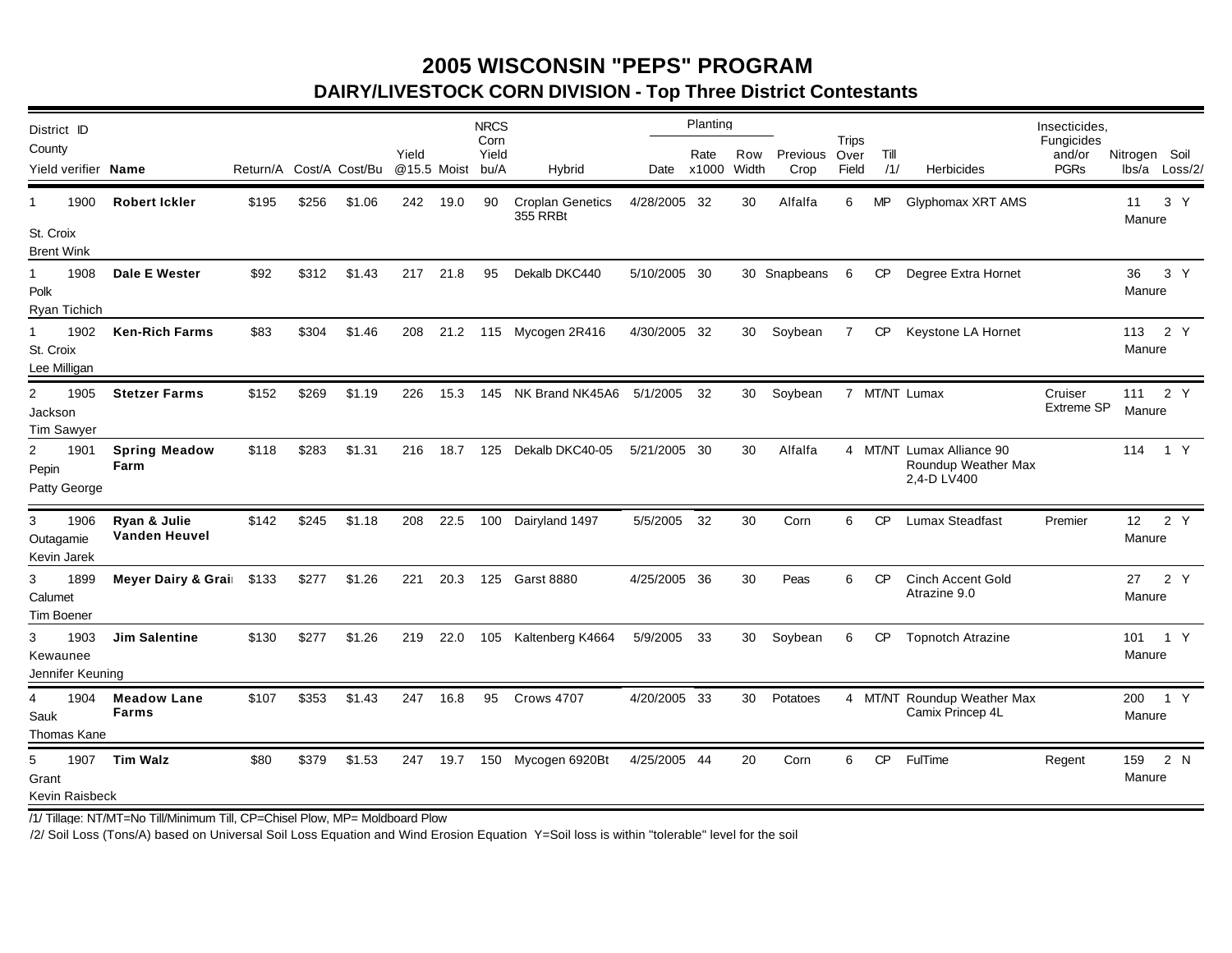### **2005 WISCONSIN "PEPS" PROGRAM**

# **SOYBEAN DIVISION - Top Three District Contestants**

| District ID                                           |                                    |                         |       |        |               |            |                                   |                                    |      |             | Planting               |     |                  |                               |             |                                            | Insecticides, Micronu-    | Nitrogen+        |                 |
|-------------------------------------------------------|------------------------------------|-------------------------|-------|--------|---------------|------------|-----------------------------------|------------------------------------|------|-------------|------------------------|-----|------------------|-------------------------------|-------------|--------------------------------------------|---------------------------|------------------|-----------------|
| County<br>Yield verifier                              | Name                               | Return/A Cost/A Cost/Bu |       |        | Yield<br>bu/A | Moist<br>% | <b>NRCS</b><br>Corn Yield<br>bu/A | Variety                            | Inoc | Date        | Rate x<br>1000/a Width | Row | Previous<br>Crop | <b>Trips</b><br>Over<br>Field | Till<br>/1/ | Herbicides                                 | Fungicides<br>and/or PGRs | trients<br>lbs/a | Soil<br>Loss/2/ |
| 1887<br>1<br>Waupaca<br>Paul Knutzer                  | <b>Larry Danke</b>                 | \$164                   | \$203 | \$3.07 | 66            | 14.3       |                                   | 100 Pioneer 91B64                  |      | Y 5/17/2005 | 210                    | 15  | Corn             |                               |             | 3 MT/NT Touchdown<br>Ammonium<br>Sulfate   |                           | $\mathbf 0$      | 1 Y             |
| $\mathbf{1}$<br>1886<br>Waupaca<br>Greg Blonde        | Daniel<br>Gruetzmacher             | \$130                   | \$176 | \$3.19 | 55            | 12.5       | 60                                | Kaltenberg KB 203<br><b>RR</b>     |      | Y 5/5/2005  | 200                    | 6   | Corn             | 6                             | <b>CP</b>   | Glyphomax<br>Ammonium<br>Sulfate           |                           | $\mathbf{0}$     | 1 Y             |
| 1893<br>$\mathbf{1}$<br>Rusk<br>Gary Pomeranke        | <b>Rusk Rose</b><br>Holsteins Inc. | \$125                   | \$156 | \$3.07 | 51            | 12.0       | 95                                | NK Brand S08-R4                    |      | Y 5/10/2005 | 180                    | 7   | Corn             |                               |             | 4 MT/NT Roundup                            |                           | $\Omega$         | 3 Y             |
| 2<br>Adams<br><b>Michael Sabel</b>                    | 1876 Edward Volkening              | \$267                   | \$147 | \$1.96 | 75            | 13.2       |                                   | 88 High Cycle 2201 RR              |      | N 4/25/2005 | 189                    | 30  | Corn             |                               |             | 3 MT/NT Glystar<br>Ammonium<br>Sulfate     |                           | $\Omega$         | 4 Y             |
| $\overline{2}$<br><b>Buffalo</b><br><b>Carl Duley</b> | 1877 Merlin D. Sutter              | \$185                   | \$189 | \$2.80 | 67            | 13.7       |                                   | 150 NK Brand S19-R5                |      | Y 5/20/2005 | 160                    | 30  | Corn             |                               |             | 3 MT/NT Buccaneer                          | Apron<br>Maxx             | $\Omega$         | 1 Y             |
| $\overline{2}$<br>1880<br>Jackson<br><b>Tim Price</b> | <b>Stetzer Farms</b>               | \$160                   | \$193 | \$3.03 | 64            | 13.8       |                                   | 150 Croplan RT 1789                |      | Y 5/3/2005  | 180                    | 15  | Corn             |                               |             | 4 MT/NT Cornerstone<br>Extreme             |                           | $\Omega$         | 1 Y             |
| 3<br>1883<br>Kewaunee<br>Jennifer Keuning             | <b>Jim Salentine</b>               | \$203                   | \$228 | \$2.93 | 78            | 14.0       |                                   | 110 Kaltenberg KB 203<br><b>RR</b> |      | Y 5/21/2005 | 209                    | 30  | Corn             | $\overline{7}$                | CP          | Clearout 41<br>Plus<br>Ammonium<br>Sulfate |                           | $\overline{0}$   | 1 Y             |
| 3<br>1890<br>Calumet<br><b>Timothy Boemer</b>         | <b>Meyer Dairy &amp;</b><br>Grain  | \$179                   | \$201 | \$2.93 | 69            | 11.2       |                                   | 115 NK Brand S19-V2                |      | Y 5/12/2005 | 140                    | 7.5 | Corn             | 4                             | <b>CP</b>   | Roundup<br>Ammonium<br>Sulfate             | Apron<br>Maxx             | $\Omega$         | 1 Y             |
| 3<br>1875<br>Outagamie<br>Kevin Jarek                 | Ryan & Julie<br>Vanden Heuvel      | \$151                   | \$199 | \$3.15 | 63            | 14.0       |                                   | 100 Dairyland DSR-<br>184/RR       |      | Y 5/28/2005 | 226                    | 6   | Fallow           | 6                             | <b>CP</b>   | <b>Credit Extra</b><br>Ammonium<br>Sulfate |                           | $\mathbf{0}$     | 2 Y             |
| 4<br>1878<br>Columbia<br>Daniel Sandbrick             | <b>David Padley</b>                | \$205                   | \$227 | \$2.91 | 78            | 13.6       |                                   | 150 High Cycle 2223 RR Y 4/27/2005 |      |             | 150                    | 15  | Corn             |                               |             | 4 MT/NT Buccaneer<br>Ammonium<br>Sulfate   |                           | $\mathbf{0}$     | 3 Y             |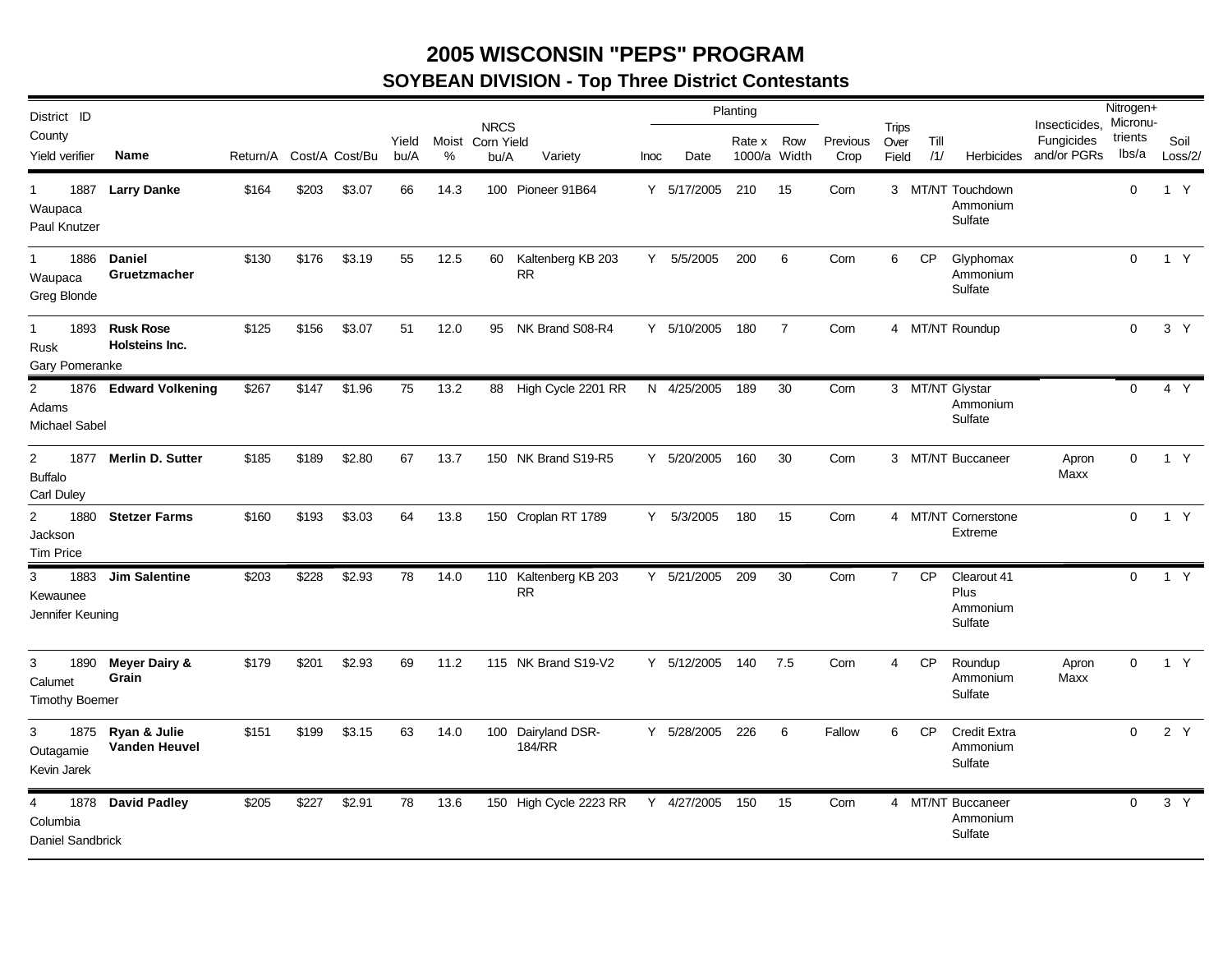### **2005 WISCONSIN "PEPS" PROGRAM**

#### **SOYBEAN DIVISION - Top Three District Contestants**

| District ID                               |      |                       |                         |       |        |               |            |                                   |                                    |      |             | Planting         |              |                  |                        |             |                                                         | Insecticides,             | Nitrogen+<br>Micronu- |                 |
|-------------------------------------------|------|-----------------------|-------------------------|-------|--------|---------------|------------|-----------------------------------|------------------------------------|------|-------------|------------------|--------------|------------------|------------------------|-------------|---------------------------------------------------------|---------------------------|-----------------------|-----------------|
| County<br>Yield verifier                  |      | <b>Name</b>           | Return/A Cost/A Cost/Bu |       |        | Yield<br>bu/A | Moist<br>% | <b>NRCS</b><br>Corn Yield<br>bu/A | Variety                            | Inoc | Date        | Rate x<br>1000/a | Row<br>Width | Previous<br>Crop | Trips<br>Over<br>Field | Till<br>/1/ | Herbicides                                              | Fungicides<br>and/or PGRs | trients<br>lbs/a      | Soil<br>Loss/2/ |
| 4<br>Jefferson<br>Tim Bender              | 1882 | <b>David Flood</b>    | \$188                   | \$220 | \$2.99 | 74            | 14.0       |                                   | 115 Kaltenberg KB 244<br><b>RR</b> |      | N 5/10/2005 | 200              | 7            | Corn             | 5                      | <b>CP</b>   | Roundup                                                 |                           | 0                     | $\mathsf{Y}$    |
| 4<br>La Crosse<br><b>Steve Huntzicker</b> | 1888 | <b>Golden Acres</b>   | \$151                   | \$211 | \$3.23 | 65            | 10.8       | 150                               | NK Brand S19-V2                    | Υ    | 5/8/2005    | 165              | 15           | Corn             | 5                      |             | <b>MT/NT Cornerstone</b><br>Extreme                     |                           | 0                     | $\mathsf{Y}$    |
| 5<br>Grant<br>Kevin Raisbeck              | 1879 | <b>Tim Walz</b>       | \$196                   | \$226 | \$2.96 | 76            | 12.5       |                                   | 155 Mycogen 5B220 RR               | N    | 5/9/2005    | 180              | 20           | Corn             | 3                      |             | MT/NT Roundup<br>Ultra                                  |                           | 0                     | 2 Y             |
| 5<br>Grant<br>Kevin Raisbeck              | 1889 | <b>Eugene Steiger</b> | \$178                   | \$231 | \$3.13 | 74            | 12.0       |                                   | 140 Asgrow AG2403                  | N    | 5/8/2005    | 170              | 30           | Corn             | 5                      | <b>CP</b>   | Roundup<br>Weather<br>Max                               |                           | 0                     | 5 Y             |
| 5<br>Lafayette<br><b>Bob Rose</b>         | 1892 | <b>Bahr Farms</b>     | \$168                   | \$265 | \$3.39 | 78            | 9.4        | 160                               | High Cycle 2222 RR                 | N    | 5/1/2005    | 185              | 15           | Corn             |                        |             | 4 MT/NT Glystar<br><b>Extreme Crop</b><br>Oil Conc. NIS | Warrior                   | $\Omega$              | 2 Y             |

/1/ Tillage: MT/NT=Minimum Till/No Till, CP=Chisel Plow, MP= Moldboard Plow

/2/ Soil Loss (Tons/A) based on Universal Soil Loss Equation and Wind Erosion Equation Y=Soil loss is within "tolerable" level for the soil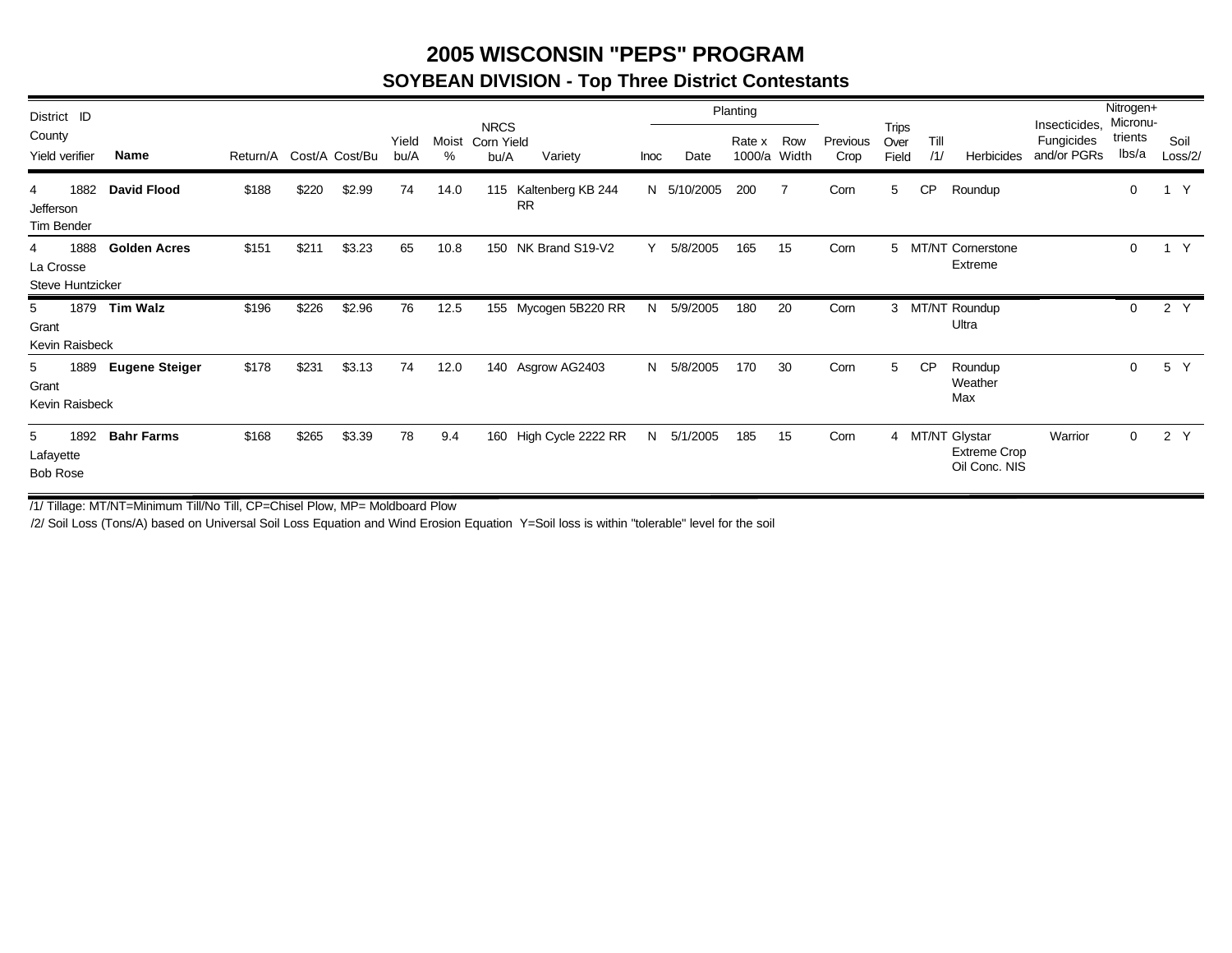## **2005 WISCONSIN "PEPS" PROGRAM Summary of Corn Cultural Practices - Grouped by Return per Acre**

|                                                    |                 |            | <b>CASH CROP DIVISION</b> |           | DAIRY/LIVESTOCK DIVISION            |
|----------------------------------------------------|-----------------|------------|---------------------------|-----------|-------------------------------------|
|                                                    |                 | Bottom 20% | Middle 60%                | Top 20%   | Bottom 20%<br>Middle 60%<br>Top 20% |
| Return (\$/A)                                      |                 | 9.58       | 53.66                     | 128.25    | 56.66<br>110.75<br>173.16           |
| Cost (\$/acre)                                     |                 | 324.00     | 320.76                    | 331.98    | 255.20<br>303.69<br>262.50          |
| Cost (\$/bu)                                       |                 | 1.81       | 1.60                      | 1.34      | 1.51<br>1.12<br>1.36                |
| Yield (bu/A)                                       |                 | 179.3      | 201.3                     | 247.4     | 167.7<br>234.2<br>222.8             |
| Moist (%)                                          |                 | 19.9       | 18.1                      | 17.0      | 18.7<br>17.2<br>20.4                |
| NRCS Corn Yield (bu/a)                             |                 | 110.0      | 112.9                     | 148.8     | 95.0<br>117.5<br>113.8              |
| <b>Planting Date</b>                               |                 | 04-May-05  | 28-Apr-05                 | 27-Apr-05 | 08-May-05<br>29-Apr-05<br>03-May-05 |
| Planting Rate (seed/A)                             |                 | 32250      | 31697                     | 33750     | 31000<br>32000<br>33625             |
| Row Width                                          | $<$ 30"<br>(% ) | 0          | 0                         | 25        | 13<br>0<br>$\mathbf 0$              |
|                                                    | 30"             | 100        | 80                        | 75        | 100<br>100<br>88                    |
|                                                    | >30"            | 0          | 20                        | 0         | 0<br>0<br>0                         |
| <b>Crop Rotation</b><br>(previous crop not corn %) |                 | 75         | 93                        | 100       | 100<br>100<br>75                    |
| Tillage MT/NT                                      | (% )            | 25         | 47                        | 75        | 50<br>50<br>25                      |
| <b>CP</b>                                          |                 | 75         | 47                        | 25        | 50<br>0<br>75                       |
| MP                                                 |                 | 0          | 0                         | 0         | 0<br>0<br>50                        |
| SS                                                 |                 | 0          | $\overline{7}$            | 0         | 0<br>0<br>0                         |
| Number of Trips                                    |                 | 5.0        | 5.2                       | 4.8       | 5.5<br>6.5<br>5.5                   |
| <b>Chemical Costs</b>                              | $$0-$5/A$ (%)   | 0          | 0                         | 0         | 0<br>0<br>0                         |
|                                                    | \$5-\$10/A      | 25         | $\overline{7}$            | 25        | 0<br>0<br>0                         |
|                                                    | \$10-\$15/A     | 0          | 0                         | 0         | 0<br>50<br>0                        |
|                                                    | \$15-\$20/A     | 0          | 20                        | 0         | 50<br>25<br>0                       |
|                                                    | \$20-\$25/A     | $\pmb{0}$  | 27                        | 75        | 50<br>50<br>13                      |
|                                                    | > \$25/A        | 75         | 47                        | 0         | 0<br>63<br>0                        |
| Rootworm Insecticide Overall (%                    |                 | 50         | 53                        | 25        | 0<br>13<br>0                        |
| <b>Following Corn</b>                              |                 | 0          | $\overline{7}$            | 0         | 0<br>13<br>0                        |
| Starter applied (%)                                |                 | 100        | 100                       | 75        | 100<br>100<br>88                    |
| Nitrogen applied (lbs/A)                           |                 | 157        | 142                       | 135       | 20<br>61<br>95                      |
| Manure applied (%)                                 |                 | 0          | $\pmb{0}$                 | 0         | 100<br>100<br>88                    |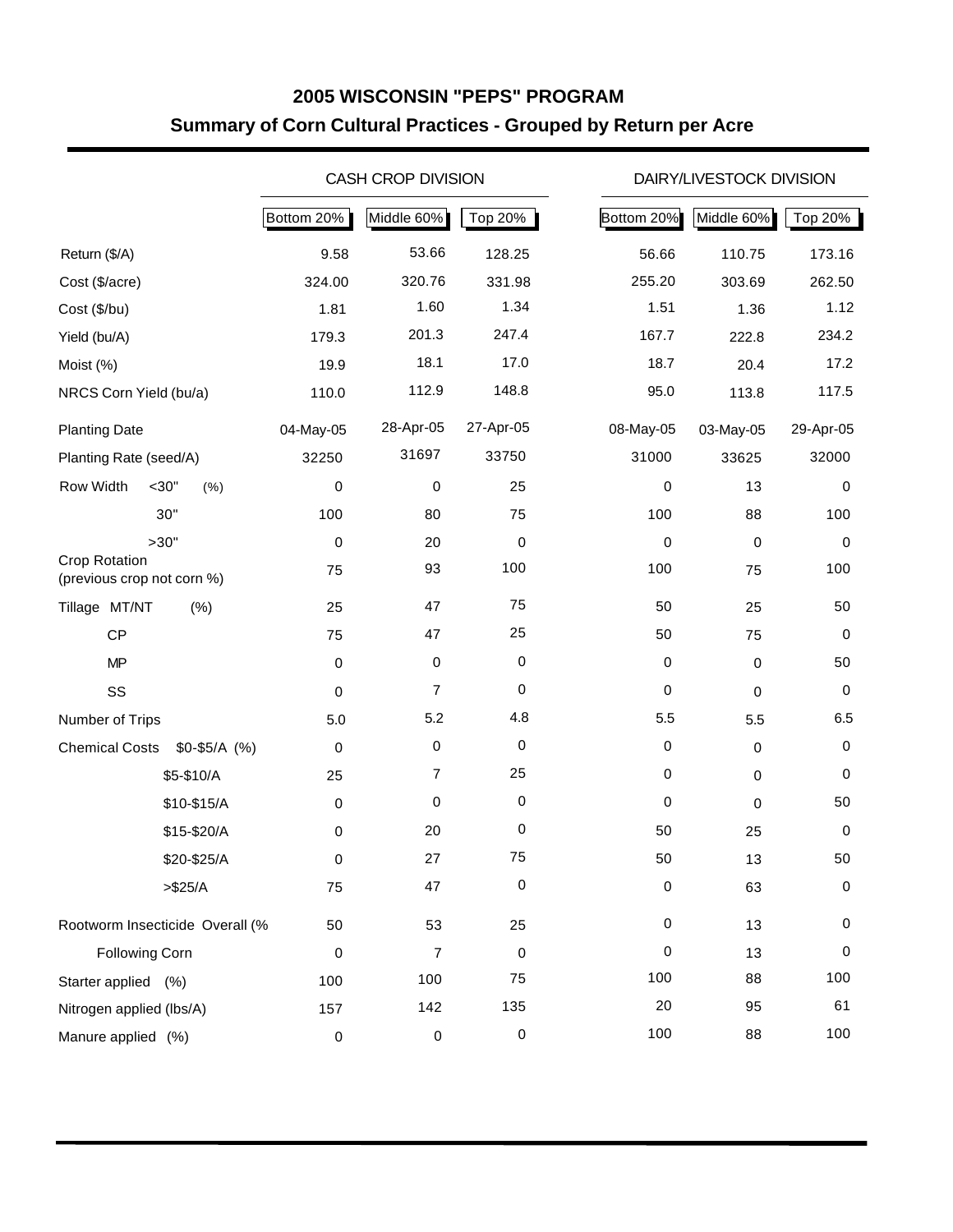## **2005 WISCONSIN "PEPS" PROGRAM Summary of Soybean Cultural Practices - Grouped by Return per Acre**

|                                             |               |             | Soybean Division |             |
|---------------------------------------------|---------------|-------------|------------------|-------------|
|                                             |               | Bottom 20%  | Middle 60%       | Top 20%     |
| Return (\$/A)                               |               | 80.73       | 154.52           | 217.77      |
| Cost (\$/acre)                              |               | 205.99      | 210.12           | 206.66      |
| Cost (\$/bu)                                |               | 3.97        | 3.19             | 2.69        |
| Yield (bu/A)                                |               | 51.8        | 65.8             | 76.6        |
| NRCS Corn Yield (bu/a)                      |               | 118         | 115              | 126         |
| <b>Planting Date</b>                        |               | 10-May-05   | 10-May-05        | 05-May-05   |
| Planting Rate (seed/A)                      |               | 209080      | 184523           | 182000      |
| Row Width Less Than10" (%)                  |               | 20          | 50               | 0           |
|                                             | $10" - 14"$   | 40          | 0                | 0           |
|                                             | 15"-29"       | 40          | 36               | 50          |
| 30" and Greater                             |               | $\mathbf 0$ | 14               | 50          |
| Crop Rotation<br>(previous crop not corn %) |               | 0           | 14               | 0           |
| Tillage MT/NT                               | (% )          | 60          | 64               | 75          |
| CP                                          |               | 40          | 36               | 25          |
| <b>MP</b>                                   |               | 0           | 0                | 0           |
| SS                                          |               | 0           | $\mathbf 0$      | $\mathbf 0$ |
| Number of Trips                             |               | 4.8         | 4.6              | 4.3         |
| <b>Chemical Costs</b>                       | $$0-$5/A$ (%) | 0           | $\mathbf 0$      | 25          |
|                                             | \$5-\$10/A    | 20          | 50               | 50          |
|                                             | \$10-\$15/A   | 40          | 36               | 25          |
|                                             | \$15-\$20/A   | 40          | $\overline{7}$   | 0           |
|                                             | \$20-\$25/A   | 0           | $\overline{7}$   | 0           |
|                                             | > \$25/A      | 0           | $\mathbf 0$      | 0           |
| Inoculum Used: %                            |               | 60          | 71               | 50          |
| Nitrogen applied (lbs/A)                    |               | 13          | $\overline{2}$   | $\mathbf 0$ |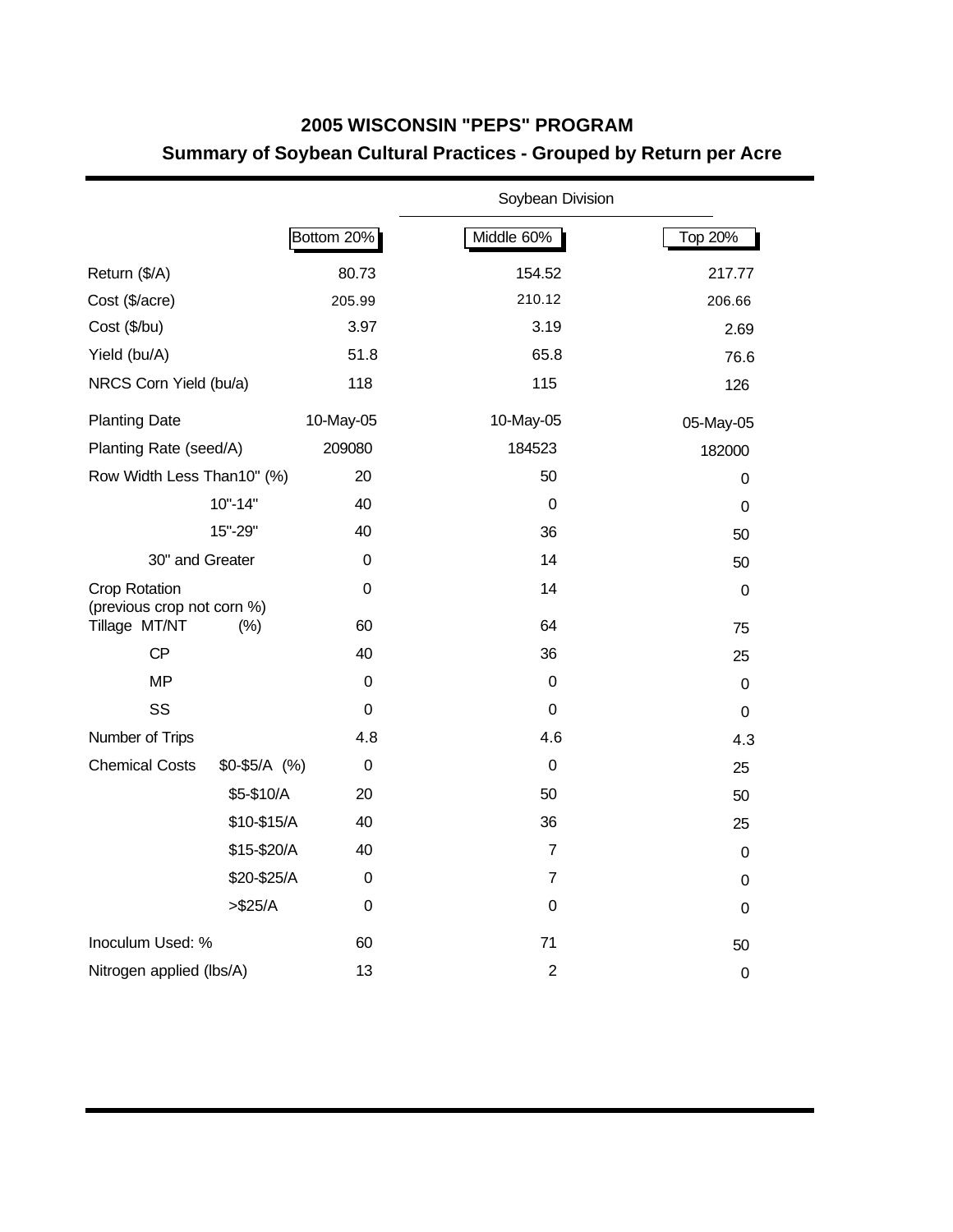



## **Ten year average production costs and returns in PEPS (1996 to 2005).**

|                                    |     |     |      |      |      |      |     |      | <b>Production Costs</b> |      |                                                                                                           |       |       |       |                             |               |
|------------------------------------|-----|-----|------|------|------|------|-----|------|-------------------------|------|-----------------------------------------------------------------------------------------------------------|-------|-------|-------|-----------------------------|---------------|
| <b>Division</b><br><b>District</b> | N   |     |      |      |      |      |     |      |                         |      | Variable<br>Yield Moisture Seed Fertilizer Chemical Other Custom Harves Interest Equipment Equipment Land | Fixed |       | acre  | Cost per Cost per<br>bushel | Return<br>per |
| Corn, Cash Crop                    |     |     |      |      |      |      |     |      |                         |      |                                                                                                           |       |       |       |                             |               |
| $\mathbf{1}$                       | 109 | 178 | 20.4 | \$37 | \$44 | \$20 | \$7 | \$9  | \$58                    | \$9  | \$16                                                                                                      | \$27  | \$51  | \$276 | \$1.58                      | \$100         |
| $\overline{2}$                     | 85  | 186 | 20.1 | \$35 | \$53 | \$25 | \$3 | \$12 | \$60                    | \$9  | \$13                                                                                                      | \$22  | \$56  | \$289 | \$1.57                      | \$103         |
| 3                                  | 53  | 181 | 21.0 | \$37 | \$47 | \$26 | \$1 | \$3  | \$61                    | \$9  | \$17                                                                                                      | \$29  | \$54  | \$283 | \$1.60                      | \$101         |
| 4                                  | 44  | 192 | 19.6 | \$34 | \$47 | \$25 | \$2 | \$10 | \$60                    | \$9  | \$13                                                                                                      | \$22  | \$74  | \$296 | \$1.55                      | \$112         |
| 5                                  | 37  | 214 | 20.2 | \$37 | \$52 | \$26 | \$8 | \$5  | \$69                    | \$10 | \$14                                                                                                      | \$25  | \$98  | \$344 | \$1.62                      | \$114         |
| <b>Corn, Dairy and Livestock</b>   |     |     |      |      |      |      |     |      |                         |      |                                                                                                           |       |       |       |                             |               |
| 1                                  | 77  | 172 | 21.3 | \$37 | \$27 | \$22 | \$6 | \$20 | \$21                    | \$7  | \$16                                                                                                      | \$27  | \$48  | \$230 | \$1.36                      | \$132         |
| 2                                  | 74  | 185 | 21.9 | \$34 | \$38 | \$30 | \$2 | \$22 | \$22                    | \$7  | \$15                                                                                                      | \$24  | \$56  | \$250 | \$1.38                      | \$143         |
| 3                                  | 62  | 173 | 22.9 | \$32 | \$26 | \$22 | \$2 | \$13 | \$21                    | \$6  | \$20                                                                                                      | \$31  | \$55  | \$228 | \$1.37                      | \$146         |
| 4                                  | 31  | 203 | 21.7 | \$33 | \$38 | \$34 | \$6 | \$14 | \$24                    | \$7  | \$16                                                                                                      | \$27  | \$66  | \$266 | \$1.32                      | \$171         |
| 5                                  | 13  | 218 | 22.5 | \$42 | \$48 | \$27 | \$2 | \$17 | \$26                    | \$8  | \$15                                                                                                      | \$22  | \$101 | \$308 | \$1.43                      | \$154         |
| Soybean                            |     |     |      |      |      |      |     |      |                         |      |                                                                                                           |       |       |       |                             |               |
| 1                                  | 110 | 50  | 12.5 | \$27 | \$15 | \$17 | \$4 | \$12 | \$11                    | \$4  | \$13                                                                                                      | \$22  | \$49  | \$174 | \$3.58                      | \$110         |
| $\overline{2}$                     | 76  | 53  | 13.0 | \$24 | \$17 | \$23 | \$2 | \$11 | \$12                    | \$5  | \$13                                                                                                      | \$19  | \$52  | \$177 | \$3.53                      | \$133         |
| 3                                  | 67  | 54  | 13.3 | \$29 | \$17 | \$22 | \$1 | \$7  | \$12                    | \$5  | \$16                                                                                                      | \$25  | \$55  | \$190 | \$3.63                      | \$126         |
| 4                                  | 54  | 58  | 12.3 | \$28 | \$18 | \$25 | \$3 | \$13 | \$13                    | \$5  | \$14                                                                                                      | \$21  | \$69  | \$209 | \$3.71                      | \$127         |
| 5                                  | 33  | 64  | 12.2 | \$28 | \$20 | \$25 | \$7 | \$7  | \$15                    | \$5  | \$13                                                                                                      | \$23  | \$100 | \$242 | \$3.85                      | \$121         |

Weighted Price per Bushel = 50% November Average Cash price + 25% March CBOT Futures price (\$0.15 basis) + 25% July CBOT Futures price (\$0.10 basis)<br>November Average Cash price derived from Wisconsin Ag Statistics; CBOT Fu

Com Prices (\$/bu): 1987=\$1.74, 1988=\$2.59, 1989=\$2.24, 1990=\$2.20, 1991=\$2.31, 1992=\$2.15, 1993=\$2.57, 1994=\$2.06, 1995=\$2.95, 1996=\$2.63, 1997=\$2.57, 1998=\$2.08, 1999=\$1.84, 2000=\$2.03,<br>2001=\$1.99, 2002=\$2.24, 2003=\$2.24

Soybean Prices (\$/bu): 1987=\$5.62, 1988=\$7.40, 1989=\$5.63, 1990=\$5.75, 1991=\$5.42, 1992=\$5.39, 1993=\$6.44, 1994=\$5.48, 1995=\$6.57, 1996=\$6.82, 1997=\$6.86, 1998=\$5.65, 1999=\$5.15, 2000=\$5.12, 2001=\$5.13, 2002=\$5.41, 2003=\$7.07, 2004=5.33, 2005=\$5.54 (In 1999, 2000, and 2001 the soybean LDP price was used.)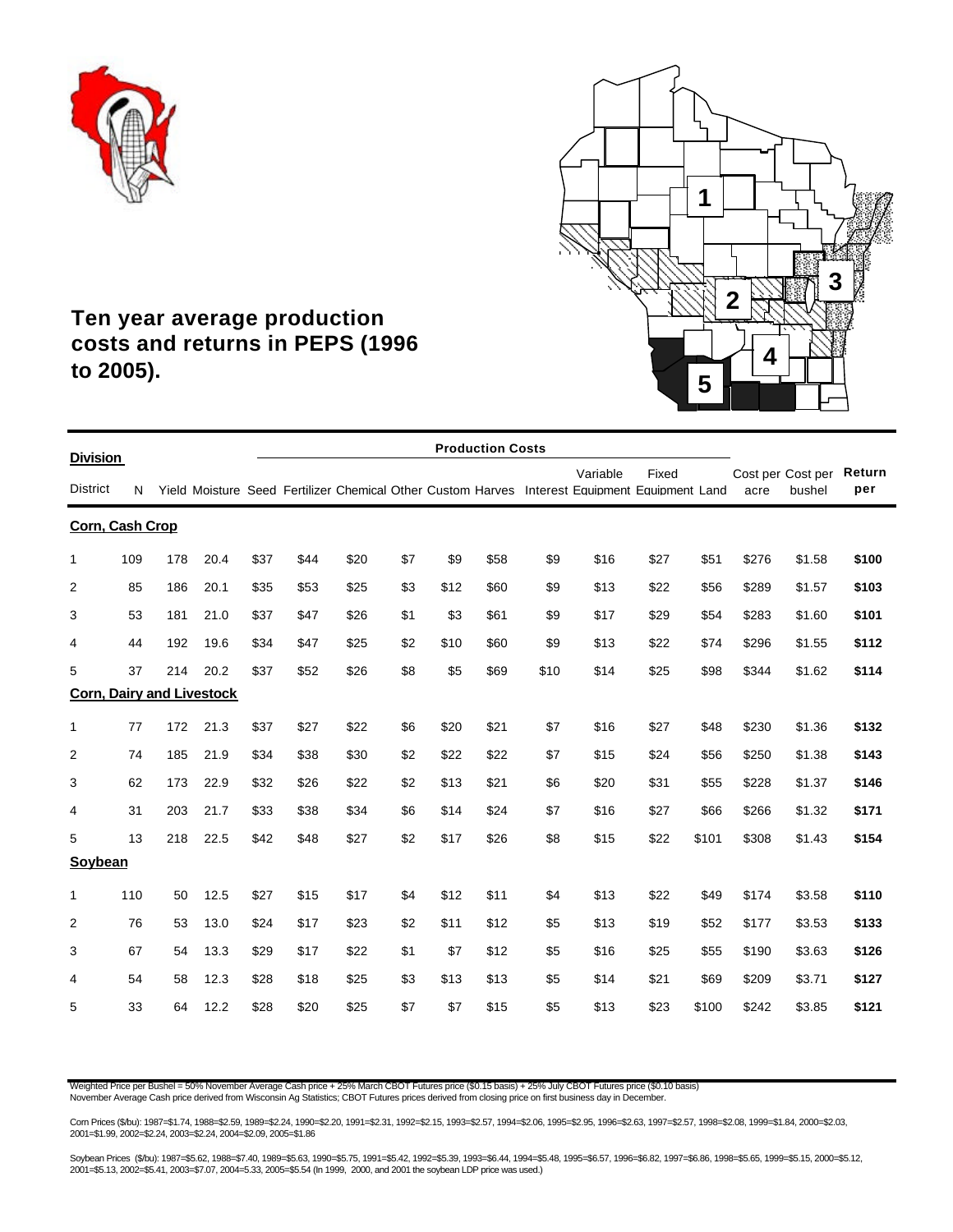#### **Average production costs and returns of PEPS participants for the previous 15 years.**

| <b>Division</b> |    |     |                                  |      |      |      |      |      | <b>Production Costs</b> |      |                                                                                                 |       |      |       |                          |       |
|-----------------|----|-----|----------------------------------|------|------|------|------|------|-------------------------|------|-------------------------------------------------------------------------------------------------|-------|------|-------|--------------------------|-------|
|                 |    |     |                                  |      |      |      |      |      |                         |      | Variable                                                                                        | Fixed |      |       | Cost per Cost per Return |       |
| Yea             |    |     |                                  |      |      |      |      |      |                         |      | N Yield Moisture Seed Fertilizer Chemical Other Custom Harves Interest Equipment Equipment Land |       |      | acre  | bushel                   | per   |
| Corn, Cash Crop |    |     |                                  |      |      |      |      |      |                         |      |                                                                                                 |       |      |       |                          |       |
| 2005            | 23 | 206 | 18.2                             | \$44 | \$66 | \$24 | \$4  | \$7  | \$58                    | \$10 | \$15                                                                                            | \$32  | \$63 | \$323 | \$1.59                   | \$59  |
| 2004            | 20 | 200 | 21.5                             | \$41 | \$58 | \$23 | \$4  | \$11 | \$70                    | \$10 | \$14                                                                                            | \$25  | \$70 | \$326 | \$1.65                   | \$93  |
| 2003            | 34 | 197 | 19.5                             | \$41 | \$45 | \$25 | \$5  | \$7  | \$61                    | \$9  | \$15                                                                                            | \$25  | \$62 | \$297 | \$1.52                   | \$144 |
| 2002            | 40 | 199 | 21.6                             | \$37 | \$40 | \$20 | \$4  | \$7  | \$70                    | \$9  | \$14                                                                                            | \$29  | \$60 | \$288 | \$1.46                   | \$158 |
| 2001            | 41 | 176 | 20.5                             | \$36 | \$44 | \$26 | \$3  | \$10 | \$58                    | \$9  | \$12                                                                                            | \$25  | \$59 | \$282 | \$1.62                   | \$69  |
| 2000            | 47 | 174 | 18.9                             | \$34 | \$40 | \$24 | \$6  | \$11 | \$52                    | \$8  | \$12                                                                                            | \$25  | \$59 | \$272 | \$1.59                   | \$81  |
| 1999            | 42 | 191 | 17.3                             | \$34 | \$51 | \$25 | \$3  | \$6  | \$51                    | \$8  | \$18                                                                                            | \$25  | \$60 | \$282 | \$1.49                   | \$70  |
| 1998            | 35 | 192 | 19.3                             | \$34 | \$56 | \$24 | \$5  | \$7  | \$59                    | \$9  | \$18                                                                                            | \$22  | \$64 | \$299 | \$1.56                   | \$101 |
| 1997            | 25 | 172 | 25.2                             | \$32 | \$51 | \$22 | \$4  | \$10 | \$73                    | \$9  | \$13                                                                                            | \$19  | \$61 | \$295 | \$1.71                   | \$147 |
| 1996            | 21 | 158 | 24.4                             | \$28 | \$44 | \$24 | \$5  | \$10 | \$65                    | \$9  | \$15                                                                                            | \$22  | \$56 | \$276 | \$1.78                   | \$139 |
| 1995            | 48 | 143 | 19.5                             | \$26 | \$42 | \$24 | \$3  | \$13 | \$44                    | \$8  | \$14                                                                                            | \$20  | \$55 | \$249 | \$1.76                   | \$172 |
| 1994            | 43 | 178 | 20.5                             | \$25 | \$41 | \$25 | \$4  | \$16 | \$59                    | \$8  | \$13                                                                                            | \$19  | \$56 | \$266 | \$1.50                   | \$101 |
| 1993            | 35 | 122 | 24.8                             | \$24 | \$34 | \$21 | \$16 | \$13 | \$51                    | \$8  | \$10                                                                                            | \$24  | \$58 | \$258 | \$2.20                   | \$56  |
| 1992            | 35 | 153 | 27.5                             | \$24 | \$46 | \$22 | \$18 | \$0  | \$71                    | \$9  | \$19                                                                                            | \$22  | \$63 | \$294 | \$1.95                   | \$35  |
| 1991            | 34 | 173 | 20.1                             | \$22 | \$47 | \$17 | \$15 | \$0  | \$56                    | \$8  | \$22                                                                                            | \$26  | \$57 | \$269 | \$1.57                   | \$130 |
|                 |    |     | <b>Corn, Dairy and Livestock</b> |      |      |      |      |      |                         |      |                                                                                                 |       |      |       |                          |       |
| 2005            | 12 | 216 | 19.6                             | \$38 | \$45 | \$26 | \$9  | \$23 | \$26                    | \$8  | \$18                                                                                            | \$37  | \$59 | \$289 | \$1.34                   | \$112 |
| 2004            | 18 | 191 | 23.4                             | \$39 | \$38 | \$24 | \$7  | \$17 | \$23                    | \$7  | \$15                                                                                            | \$31  | \$56 | \$257 | \$1.37                   | \$143 |
| 2003            | 27 | 194 | 21.2                             | \$40 | \$27 | \$26 | \$4  | \$25 | \$23                    | \$7  | \$15                                                                                            | \$28  | \$62 | \$259 | \$1.37                   | \$176 |
| 2002            | 31 | 199 | 22.6                             | \$38 | \$26 | \$28 | \$4  | \$26 | \$24                    | \$7  | \$15                                                                                            | \$28  | \$61 | \$257 | \$1.30                   | \$190 |
| 2001            | 33 | 177 | 21.6                             | \$36 | \$25 | \$27 | \$3  | \$21 | \$21                    | \$7  | \$14                                                                                            | \$28  | \$57 | \$239 | \$1.40                   | \$113 |
| 2000            | 39 | 182 | 20.6                             | \$34 | \$29 | \$28 | \$4  | \$18 | \$22                    | \$7  | \$15                                                                                            | \$27  | \$57 | \$240 | \$1.34                   | \$128 |
| 1999            | 30 | 190 | 20.2                             | \$32 | \$40 | \$27 | \$3  | \$12 | \$23                    | \$7  | \$19                                                                                            | \$25  | \$57 | \$245 | \$1.30                   | \$105 |
| 1998            | 23 | 190 | 20.7                             | \$34 | \$46 | \$27 | \$3  | \$14 | \$23                    | \$8  | \$21                                                                                            | \$23  | \$53 | \$253 | \$1.34                   | \$142 |
| 1997            | 16 | 161 | 25.8                             | \$31 | \$31 | \$25 | \$2  | \$11 | \$19                    | \$6  | \$15                                                                                            | \$20  | \$54 | \$214 | \$1.34                   | \$200 |
| 1996            | 28 | 136 | 25.1                             | \$27 | \$29 | \$21 | \$3  | \$9  | \$16                    | \$6  | \$19                                                                                            | \$24  | \$52 | \$205 | \$1.56                   | \$152 |
| 1995            | 38 | 139 | 21.8                             | \$26 | \$29 | \$24 | \$3  | \$12 | \$17                    | \$6  | \$16                                                                                            | \$22  | \$50 | \$204 | \$1.49                   | \$208 |
| 1994            | 55 | 173 | 22.5                             | \$25 | \$30 | \$21 | \$4  | \$15 | \$21                    | \$6  | \$19                                                                                            | \$23  | \$49 | \$214 | \$1.25                   | \$141 |
| 1993            | 38 | 128 | 26.5                             | \$25 | \$24 | \$19 | \$16 | \$0  | \$15                    | \$6  | \$24                                                                                            | \$24  | \$50 | \$202 | \$1.63                   | \$126 |
| 1992            | 61 | 133 | 29.1                             | \$25 | \$28 | \$20 | \$22 | \$0  | \$16                    | \$6  | \$25                                                                                            | \$26  | \$52 | \$219 | \$1.69                   | \$68  |
| 1991            | 61 | 167 | 21.2                             | \$22 | \$35 | \$17 | \$15 | \$0  | \$20                    | \$6  | \$26                                                                                            | \$28  | \$54 | \$223 | \$1.35                   | \$163 |
| Soybean         |    |     |                                  |      |      |      |      |      |                         |      |                                                                                                 |       |      |       |                          |       |
| 2005            | 23 | 65  | 12.9                             | \$35 | \$22 | \$11 | \$3  | \$12 | \$15                    | \$5  | \$12                                                                                            | \$25  | \$69 | \$209 | \$3.27                   | \$149 |
| 2004            | 15 | 54  | 12.4                             | \$28 | \$17 | \$11 | \$6  | \$14 | \$12                    | \$5  | \$13                                                                                            | \$23  | \$55 | \$183 | \$3.47                   | \$102 |
| 2003            | 27 | 46  | 11.7                             | \$30 | \$10 | \$14 | \$3  | \$10 | \$11                    | \$4  | \$13                                                                                            | \$23  | \$56 | \$175 | \$3.91                   | \$151 |
| 2002            | 33 | 59  | 13.3                             | \$28 | \$12 | \$14 | \$3  | \$12 | \$14                    | \$4  | \$12                                                                                            | \$24  | \$56 | \$179 | \$3.05                   | \$143 |
| 2001            | 35 | 50  | 13.1                             | \$26 | \$13 | \$17 | \$3  | \$14 | \$11                    | \$4  | \$12                                                                                            | \$24  | \$57 | \$182 | \$3.72                   | \$74  |
| 2000            | 38 | 52  | 11.3                             | \$26 | \$14 | \$17 | \$4  | \$11 | \$12                    | \$4  | \$12                                                                                            | \$25  | \$53 | \$178 | \$3.45                   | \$91  |
| 1999            | 46 | 56  | 12.0                             | \$27 | \$23 | \$20 | \$3  | \$9  | \$13                    | \$5  | \$16                                                                                            | \$22  | \$59 | \$197 | \$3.54                   | \$94  |
| 1998            | 41 | 61  | 13.7                             | \$28 | \$25 | \$29 | \$2  | \$11 | \$14                    | \$6  | \$16                                                                                            | \$18  | \$64 | \$213 | \$3.55                   | \$129 |
| 1997            | 35 | 56  | 12.6                             | \$25 | \$17 | \$30 | \$4  | \$8  | \$13                    | \$5  | \$15                                                                                            | \$20  | \$65 | \$201 | \$3.68                   | \$181 |
| 1996            | 48 | 44  | 13.9                             | \$23 | \$14 | \$33 | \$2  | \$9  | \$10                    | \$5  | \$12                                                                                            | \$18  | \$55 | \$182 | \$4.29                   | \$121 |
| 1995            | 75 | 53  | 12.5                             | \$22 | \$15 | \$29 | \$3  | \$10 | \$12                    | \$5  | \$13                                                                                            | \$19  | \$67 | \$194 | \$3.70                   | \$154 |
| 1994            | 80 | 56  | 13.5                             | \$22 | \$17 | \$29 | \$3  | \$13 | \$13                    | \$5  | \$13                                                                                            | \$19  | \$65 | \$197 | \$3.57                   | \$110 |
| 1993            | 44 | 49  |                                  | \$20 | \$10 | \$25 | \$15 | \$0  | \$11                    | \$4  | \$18                                                                                            | \$18  | \$59 | \$181 | \$3.80                   | \$132 |
| 1992            | 56 | 46  |                                  | \$21 | \$18 | \$24 | \$15 | \$0  | \$11                    | \$5  | \$17                                                                                            | \$17  | \$64 | \$191 | \$4.26                   | \$54  |
| 1991            | 78 | 51  |                                  | \$19 | \$21 | \$19 | \$10 | \$0  | \$12                    | \$5  | \$20                                                                                            | \$21  | \$67 | \$193 | \$4.03                   | \$81  |

Weighted Price per Bushel = 50% November Average Cash price + 25% March CBOT Futures price (\$0.15 basis) + 25% July CBOT Futures price (\$0.10 basis) November Average Cash price derived from Wisconsin Ag Statistics; CBOT Futures prices derived from closing price on first business day in December.

Corn Prices (\$/bu): 1987=\$1.74, 1988=\$2.59, 1989=\$2.24, 1990=\$2.20, 1991=\$2.31, 1992=\$2.15, 1993=\$2.57, 1994=\$2.06, 1995=\$2.95, 1996=\$2.63, 1997=\$2.57, 1998=\$2.08, 1999=\$1.84, 2000=\$2.03, 2001=\$1.99, 2002=\$2.24, 2003=\$2.24, 2004=\$2.09, 2005=\$1.86

Soybean Prices (\$/bu): 1987=\$5.62, 1988=\$7.40, 1989=\$5.63, 1990=\$5.75, 1991=\$5.42, 1992=\$5.39, 1993=\$6.44, 1994=\$5.48, 1995=\$6.57, 1996=\$6.82, 1997=\$6.86, 1998=\$6.65, 1999=\$5.15, 2000=\$5.12, 2001=\$5.13, 2002=\$5.41, 2003=\$7.07, 2004=\$5.33, 2005=\$5.54 (In 1999, 2000, and 2001 the soybean LDP price was used.)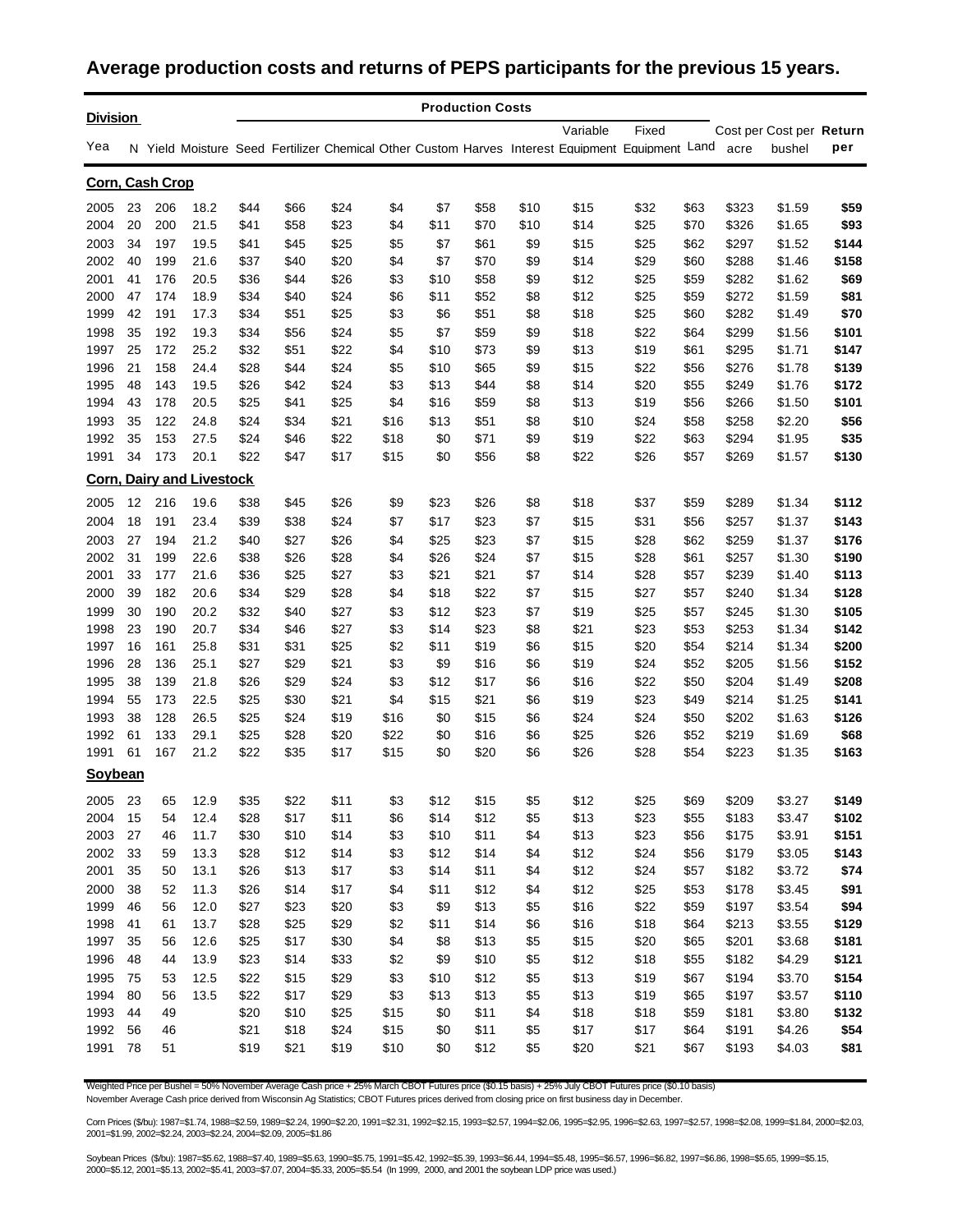# **Wisconsin PEPS Program Division Winners Since 1987**

| <b>Division</b> |                 |                            |                            |       |                           |        |                            |
|-----------------|-----------------|----------------------------|----------------------------|-------|---------------------------|--------|----------------------------|
| Year            | <b>District</b> | <b>County</b>              | <b>Name</b>                | Yield | <b>Hybrid/Variety</b>     |        | <b>Cost/Bu Return/Acre</b> |
| Corn, Cash Crop |                 |                            |                            |       |                           |        |                            |
| 2005            | 2               | Jackson                    | <b>Stetzer Farms</b>       | 240.1 | Croplan 412Hx/LL          | \$1.26 | \$144.85                   |
| 2004            | 5               | Grant                      | Eugene Steiger             | 264.0 | Dekalb DKC60-19           | \$1.38 | \$188.42                   |
| 2003            | 5               | Grant                      | Eugene Steiger             | 246.1 | Dekalb DKC5878            | \$1.22 | \$251.17                   |
| 2002            | 2               | Jackson                    | <b>Stetzer Farms</b>       | 230.0 | <b>NK N5127</b>           | \$1.19 | \$240.96                   |
| 2001            | 4               | Vernon                     | <b>Todd Vesbach</b>        | 207.1 | NK Brand N45-A6           | \$0.99 | \$207.28                   |
| 2000            | 2               | Marquette                  | <b>Lindner Grain Farms</b> | 217.7 | Dekalb 44-42Bt            | \$0.82 | \$263.82                   |
| 1999            | 3               | Manitowoc                  | Hamp Haven Farms           | 254.7 | Novartis 3030BT           | \$0.85 | \$251.11                   |
| 1998            | 3               | Calumet                    | Meyer Dairy & Grain        | 229.7 | Novartis N3030 BT         | \$1.03 | \$241.26                   |
| 1997            | 5               | Lafayette                  | <b>Bahr Farms</b>          | 215.2 | Trelay 8002               | \$1.31 | \$271.78                   |
| 1996            | 4               | Jefferson                  | Dennis Schultz             | 174.9 | Seed Mart 1104            | \$1.02 | \$280.81                   |
| 1995            | 1               | Waupaca                    | <b>Steinbach Farms</b>     | 169.5 | NK 3030                   | \$1.05 | \$315.05                   |
| 1994            | 1               | Eau Claire                 | Jaquish Farms, Inc.        | 192.9 | Pioneer 3751              | \$0.88 | \$227.65                   |
| 1993            | 1               | Eau Claire                 | Jaquish Farms, Inc.        | 148.5 | Pioneer 3751              | \$1.22 | \$200.46                   |
| 1992            | 2               | Adams                      | <b>Edward Volkening</b>    | 130.7 | Blaney 2100               | \$1.38 | \$100.02                   |
| 1991            | 3               | Winnebago                  | <b>Lowell Kratz</b>        | 204.2 | <b>Garst 8777</b>         | \$1.00 | \$268.11                   |
| 1990            | 3               | Winnebago                  | <b>Leonard Kratz</b>       | 184.5 | Dekalb DK353              | \$1.05 | \$212.55                   |
| 1989            | 5               | Lafayette                  | <b>Allen Kraus</b>         | 169.4 | Northrup King S5340       | \$1.00 | \$209.99                   |
| 1988            | 2               | Juneau                     | D & F Pokorney             | 126.8 | Pioneer 3737              | \$1.34 | \$158.08                   |
| 1987            | 5               | Grant                      | Chuck Raisbeck             | 188.5 | <b>Pride 5547</b>         | \$1.03 | \$134.19                   |
| <u>Corn,</u>    |                 | <b>Dairy and Livestock</b> |                            |       |                           |        |                            |
| 2005            | 1               | St. Croix                  | Robert Ickler              | 242.3 | Croplan Genetics 355 RRBt | \$1.06 | \$194.62                   |
| 2004            | 1               | Dunn                       | Manske Farms               | 195.7 | Croplan 344RRBt           | \$1.03 | \$208.28                   |
| 2003            | 5               | Grant                      | <b>Tim Walz</b>            | 266.5 | Mycogen 6920Bt            | \$1.18 | \$283.77                   |
| 2002            | 2               | Jackson                    | <b>Stetzer Farms</b>       | 236.5 | <b>NK N58D1</b>           | \$0.92 | \$311.09                   |
| 2001            | 4               | Sauk                       | <b>Meadow Lane Farms</b>   | 241.5 | NK Brand N67-T4           | \$0.98 | \$243.57                   |
| 2000            | 3               | Calumet                    | Meyer Dairy & Grain        | 212.8 | <b>NK N3030Bt</b>         | \$0.93 | \$233.58                   |
| 1999            | 4               | Columbia                   | 4th Generation Homestead   | 247.9 | Novartis N59-Q9           | \$0.94 | \$223.30                   |
| 1998            | 3               | Manitowoc                  | Hamp Haven Farms           | 225.0 | Cargill 3677              | \$0.91 | \$263.60                   |
| 1997            | 2               | Marquette                  | Daniel Thome               | 177.1 | Pioneer 3753              | \$0.97 | \$283.17                   |
| 1996            | 1               | Polk                       | <b>Hibbs Family Farm</b>   | 125.9 | Mycogen TMF 94            | \$0.87 | \$221.19                   |
| 1995            | 5               | Crawford                   | Gene Fritsche              | 167.8 | Dairyland 1202            | \$0.94 | \$336.60                   |
| 1994            | 2               | Adams                      | <b>Clover View Farms</b>   | 204.9 | <b>NK N4242</b>           | \$0.80 | \$258.43                   |
| 1993            | 4               | Dane                       | Randy & John Zimmerman     | 187.2 | Northrup King N4242       | \$0.98 | \$296.94                   |
| 1992            | 5               | Crawford                   | Gene Fritsche              | 182.0 | Dairyland DX1207          | \$0.93 | \$222.90                   |
| 1991            | 3               | Sheboygan                  | Bob & Dawn Boehlke         | 228.4 | Cenex/LOL 451             | \$0.93 | \$314.79                   |
| 1990            | 1               | Shawano                    | Jon Kroenke                | 146.2 | Cenex/LOL 385             | \$0.96 | \$181.70                   |
| 1989            | 1               | Eau Claire                 | Jaquish Farms, Inc.        | 173.6 | Pioneer 3475              | \$1.07 | \$202.46                   |
| 1988            | 3               | Winnebago                  | <b>Henry Stark</b>         | 140.2 | Pioneer 3737              | \$1.13 | \$204.16                   |
| 1987            | 3               | Ozaukee                    | James Melichar             | 158.0 | Northrup King PX9283      | \$0.99 | \$118.53                   |
| Soybean         |                 |                            |                            |       |                           |        |                            |
| 2005            | 2               | Adams                      | <b>Edward Volkening</b>    | 74.7  | High Cycle 2201 RR        | \$1.96 | \$267.06                   |
| 2004            | 4               | Sauk                       | <b>Meadow Lane Farms</b>   | 66.6  | Great Lakes 2502 RR       | \$3.07 | \$150.94                   |
| 2003            | 2               | <b>Buffalo</b>             | Merlin D. Sutter           | 56.9  | NK Brand S16-C4           | \$2.82 | \$241.86                   |
| 2002            | 2               | Jackson                    | <b>Stetzer Farms</b>       | 76.9  | Syngenta S16-Y6           | \$2.22 | \$245.38                   |
| 2001            | 3               | Calumet                    | Meyer Dairy & Grain        | 59.5  | NK Brand S16-Y6           | \$2.71 | \$143.93                   |
| 2000            | 2               | Adams                      | Edward Volkening           | 66.9  | <b>NK S20-Z5</b>          | \$1.90 | \$215.32                   |
| 1999            | 2               | Adams                      | Edward Volkening           | 70.3  | Novartis S19-T9           | \$1.89 | \$229.26                   |
| 1998            | 3               | Calumet                    | Meyer Dairy & Grain        | 80.5  | Novartis S19-90           | \$2.20 | \$277.68                   |
| 1997            | 2               | Adams                      | <b>Edward Volkening</b>    | 66.8  | NK S20-91                 | \$1.85 | \$334.91                   |
| 1996            | 2               | Adams                      | <b>Edward Volkening</b>    | 59.5  | <b>NK S19-90</b>          | \$2.43 | \$283.37                   |
| 1995            | 2               | Adams                      | <b>Edward Volkening</b>    | 60.1  | Northrup King S20-20      | \$1.88 | \$281.87                   |
| 1994            | 2               | Adams                      | <b>Edward Volkening</b>    | 60.9  | <b>NK S1990</b>           | \$1.80 | \$223.93                   |
| 1993            | 2               | Adams                      | <b>Edward Volkening</b>    | 46.5  | Northrup King S19-90      | \$2.45 | \$185.79                   |
| 1992            | 2               | Adams                      | <b>Edward Volkening</b>    | 50.4  | Northrup King S19-90      | \$2.70 | \$135.41                   |
| 1991            | 2               | Adams                      | <b>Edward Volkening</b>    | 61.4  | Northrup King S19-90      | \$2.24 | \$195.17                   |
| 1990            | 2               | Adams                      | Dennis Erickson            | 72.0  | Northrup King S19-90      | \$2.28 | \$249.74                   |
| 1989            | 4               | Jefferson                  | <b>Gary Punzel</b>         | 63.3  | Northrup King S15-50      | \$2.45 | \$201.51                   |
| 1988            | 4               | Jefferson                  | <b>Gary Punzel</b>         | 74.3  | Northrup King S15-50      | \$2.21 | \$385.62                   |
| 1987            | 4               | Walworth                   | Don Schmaling              | 76.5  | NK S23-12                 | \$2.51 | \$238.20                   |

Weighted Price per Bushel = 50% November Average Cash price + 25% March CBOT Futures price (\$0.15 basis) + 25% July CBOT Futures price (\$0.10 basis)<br>November Average Cash price derived from Wisconsin Ag Statistics; CBOT Fu

Corn Prices (\$/bu): 1987=\$1.74, 1988=\$2.59, 1989=\$2.24, 1990=\$2.20, 1991=\$2.31, 1992=\$2.15, 1993=\$2.57, 1994=\$2.06, 1995=\$2.95, 1996=\$2.63, 1997=\$2.57,<br>1998=\$2.08, 1999=\$1.84, 2000=\$2.03, 2001=\$1.99, 2002=\$2.24, 2003=\$2.24

Soybean Prices (\$/bu): 1987=\$5.62, 1988=\$7.40, 1989=\$5.63, 1990=\$5.75, 1991=\$5.42, 1992=\$5.39, 1993=\$6.44, 1994=\$5.48, 1995=\$6.57, 1996=\$6.82, 1997=\$6.86, 1998=\$5.65, 1999=\$5.15, 2000=\$5.12, 2001=\$5.13, 2002=\$5.41, 2003=\$7.07, 2004=\$5.33, 2005=\$5.54 (In 1999, 2000, and 2001 the soybean LDP price was used.)